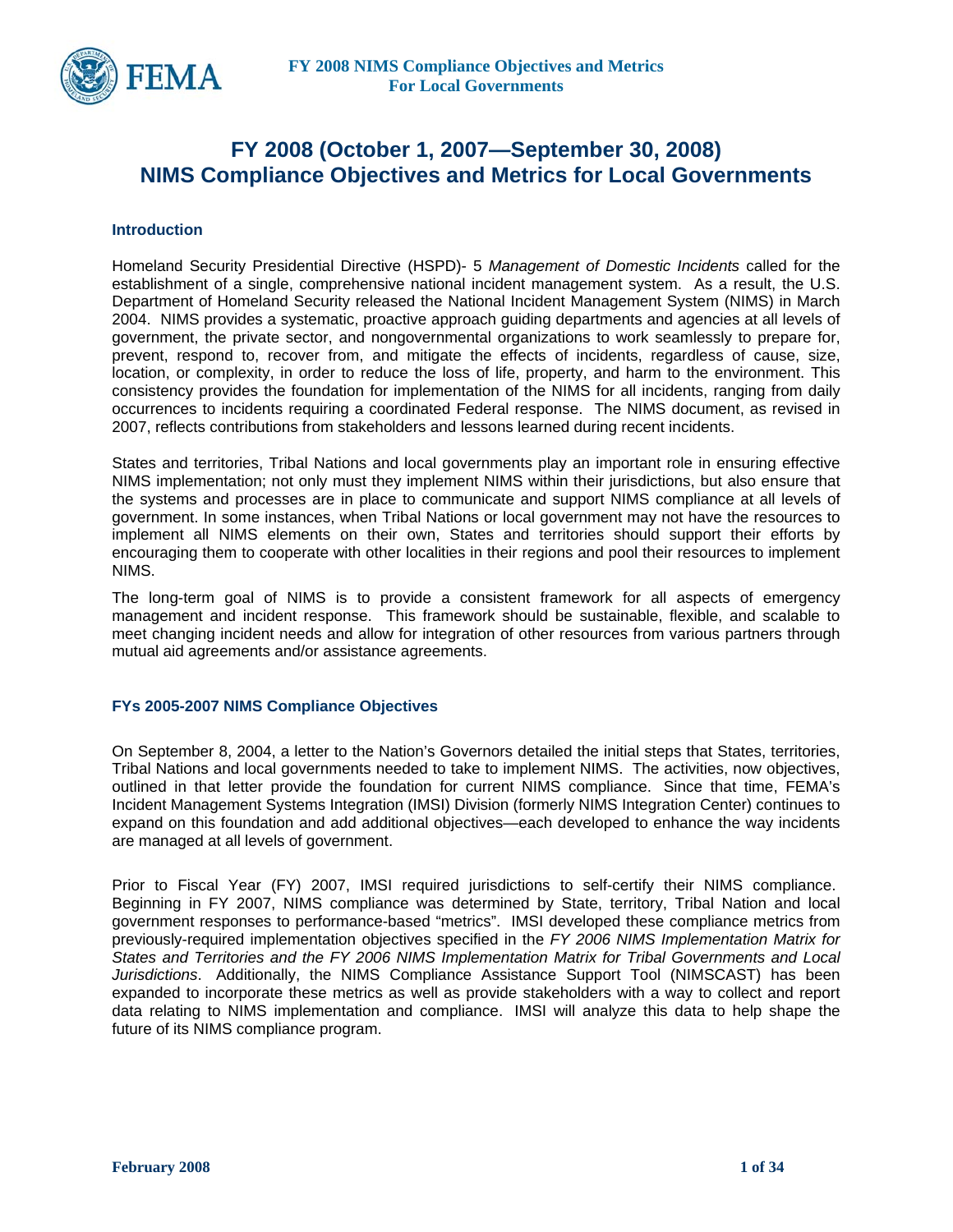

#### **NIMS Compliance in FY 2008 and beyond**

As we move into FY 2008, State, territory, Tribal Nations, and local governments will address specific compliance objectives, which will outline necessary actions to be accomplished in FY 2008. As with FY 2007 implementation objectives, each objective will have corresponding compliance metrics that address expected achievements for FY 2008 and out years.

The FY 2008 NIMS compliance metrics will clearly outline year-end expectations, while out-year metrics will provide actions that can be implemented in FY 2008 or addressed in the future, as appropriate. The FY 2009 compliance objective and metrics will allow stakeholders to work within their current level of NIMS implementation and compliance and move ahead in implementation objectives.

In FY 2008, there are 27 NIMS compliance objectives. Twenty-four (24) of these objectives are preexisting objectives with which local governments must continue to comply. Only one additional compliance objective under *Resource Management*, #23, is new to States and territories, Tribal Nations, and local governments in this fiscal year. One objective under *Preparedness: Training* was previously issued in FY 2007 and is a compliance objective requiring Tribal Nation compliance by the end of FY 2009. IMSI identifies an additional 11 FY 2009 objectives for which States and Territories, Tribal Nation, and Local government can plan. Projected FY 2009 compliance objectives include:

- 1. Complete *ICS-400 Advanced ICS* training or equivalent by appropriate personnel (as identified in the Five-Year NIMS Training Plan, February 2008).
- 2. Complete Emergency Management Framework Course—Awareness Training (as identified in the *Five-Year NIMS Training Plan*, February 2008)
- 3. Include preparedness organizations and elected and appointed officials in the development of emergency operations plans (EOPs).
- 4. Plan for special needs populations in the development of EOPs (to include, but not limited to, individuals with limited English language proficiency; individuals with disabilities; children; the aged, etc.).
- 5. Include NGOs and the private sector in an all-hazards exercise program, when appropriate.
- 6. Promote the integration of Incident Command, Multiagency Coordination System, and Public Information into appropriate exercises and evaluate against associated target capabilities (refer to HSEEP Volume III and the Exercise Evaluation Guides).
- 7. Institute procedures and protocols for operational and information security during an incident/planned event.
- 8. Institute multidisciplinary and/or multi-jurisdictional procedures and protocols for standardization of data collection and analysis to utilize or share information during an incident/planned event.
- 9. Develop procedures and protocols for communications (to include voice, data, access to geospatial information, Internet/Web use, and data encryption), where applicable, to utilize or share information during an incident/planned event.
- 10. Institute policies, plans, procedures and protocols to prevent spontaneous deployment of resources/personnel and/or responding to a request that bypassed official resource coordination processes (i.e., resources requested through improper channels).
- 11. Institute mechanisms to deploy, track, recover, demobilize, and to provide reimbursement for resources utilized during response and recovery.
- 12. Utilize access control measures during an incident, as appropriate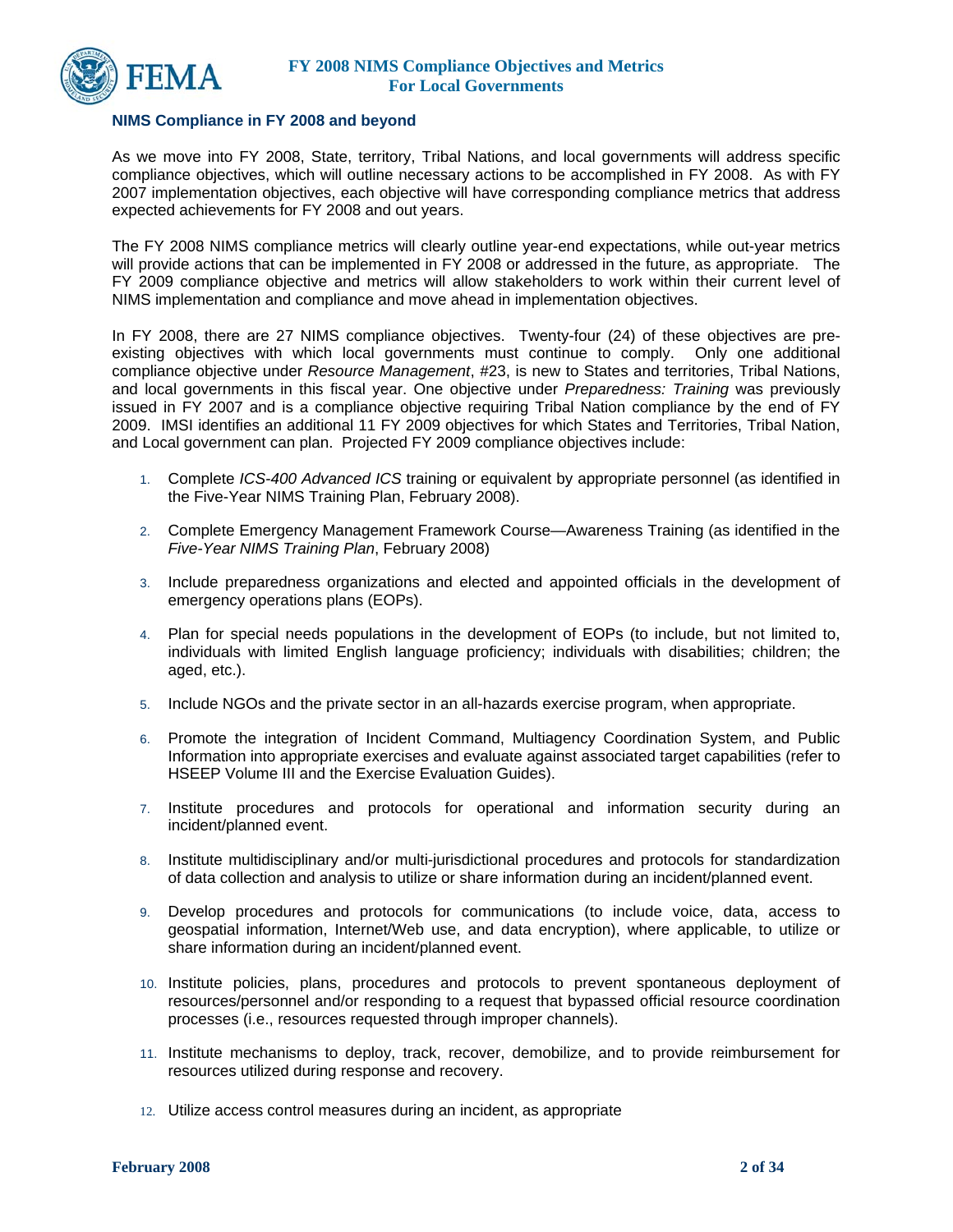

Although released in FY 2008, local governments are not required to achieve these projected compliance objectives before the end of FY 2009. Additionally, the 12 FY 2009 NIMS Compliance Objectives may not represent the total number of objectives designed with which States and territories will have to comply in FY 2009.

Below is a breakdown of the FY 2008 NIMS compliance objectives described above. It illustrates the number of NIMS Compliance Objectives required of States and Territories, Tribal Nations, and Local Governments:

| <b>Objectives</b>                      | <b>States and</b><br><b>Territories</b> | <b>Tribal Nations</b> | Local<br><b>Governments</b> |
|----------------------------------------|-----------------------------------------|-----------------------|-----------------------------|
| <b>Required in FY 2008</b>             | 26                                      | 25                    | 24                          |
| New and Required in FY 2008            |                                         |                       |                             |
| <b>Required (Projected) in FY 2009</b> | 12                                      | 12                    | 12                          |
| Total                                  | 39                                      | 38                    |                             |

Beginning on pages 10-13, States and Territories can see the compliance objectives that have been issued for FYs 2005-2008 and their respective metrics. Full compliance metrics are available on pages 14-31.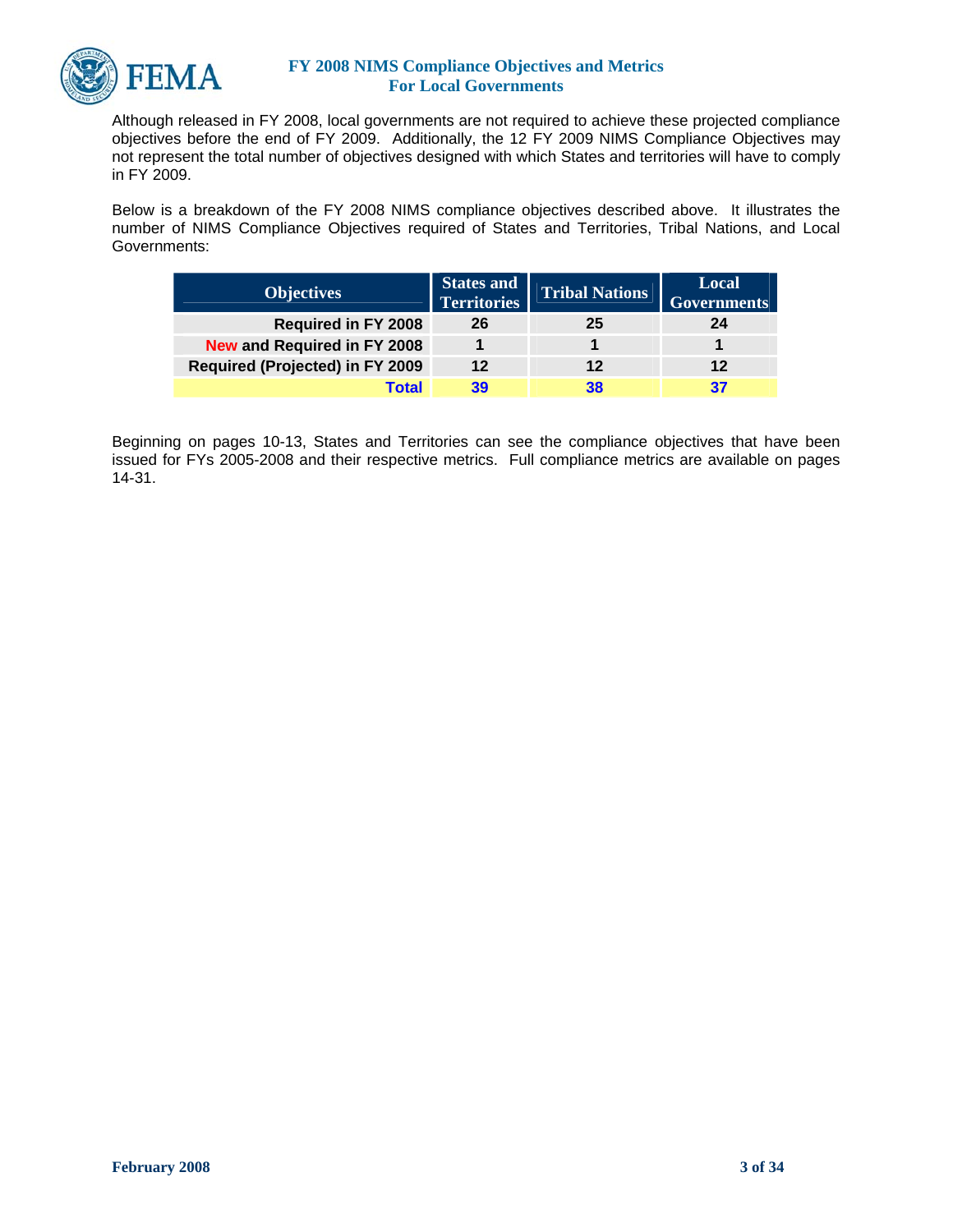

# **NIMS Compliance Objectives**

The seven charts to follow (pages 4-7) breakdown the FY 2008 NIMS Compliance Objectives by NIMS component and demonstrate how they pertain to States and Territories, Tribal Nations, and local governments.

|    | FY 2008 NIMS Compliance Objectives                                                                                                                                                                                                                                                                        | State/<br><b>Territory</b> | <b>Tribal</b><br><b>Nations</b> | Local<br>Govts. |
|----|-----------------------------------------------------------------------------------------------------------------------------------------------------------------------------------------------------------------------------------------------------------------------------------------------------------|----------------------------|---------------------------------|-----------------|
|    | <b>Adoption</b>                                                                                                                                                                                                                                                                                           |                            |                                 |                 |
| 1. | Adopt NIMS for all Departments/Agencies; as well as promote and encourage<br>NIMS adoption by associations, utilities, nongovernmental organizations (NGOs)<br>and private sector emergency management and incident response<br>organizations.                                                            |                            |                                 |                 |
| 2. | Establish and maintain a planning process to communicate, monitor and<br>implement all NIMS requirements across the State/Territory/Tribal Nation<br>(including Departments/Agencies), including local governments. This process<br>must provide a means for measuring progress and facilitate reporting. |                            |                                 | N/A             |
| 3. | Designate and maintain a single point of contact within government to serve as<br>principal coordinator for NIMS implementation jurisdiction-wide (to include a<br>principal coordinator for NIMS implementation within each Department/Agency.                                                           |                            |                                 |                 |
| 4. | Ensure that Federal Preparedness Awards [to include, but not limited to, DHS<br>Homeland Security Grant Program and Urban Area Security Initiative Funds] to<br>State/Territorial/Tribal/ local Departments/Agencies support all required NIMS<br>Compliance Objectives.                                  |                            |                                 |                 |
| 5. | Audit agencies and review organizations should routinely include NIMS<br>compliance requirements in all audits associated with Federal Preparedness<br>Awards.                                                                                                                                            |                            |                                 |                 |
| 6. | Assist Tribal Nations with formal adoption and implementation of NIMS.                                                                                                                                                                                                                                    |                            | N/A                             | N/A             |
|    | <b>Total Number of Adoption Objectives</b>                                                                                                                                                                                                                                                                | 6                          | 5                               |                 |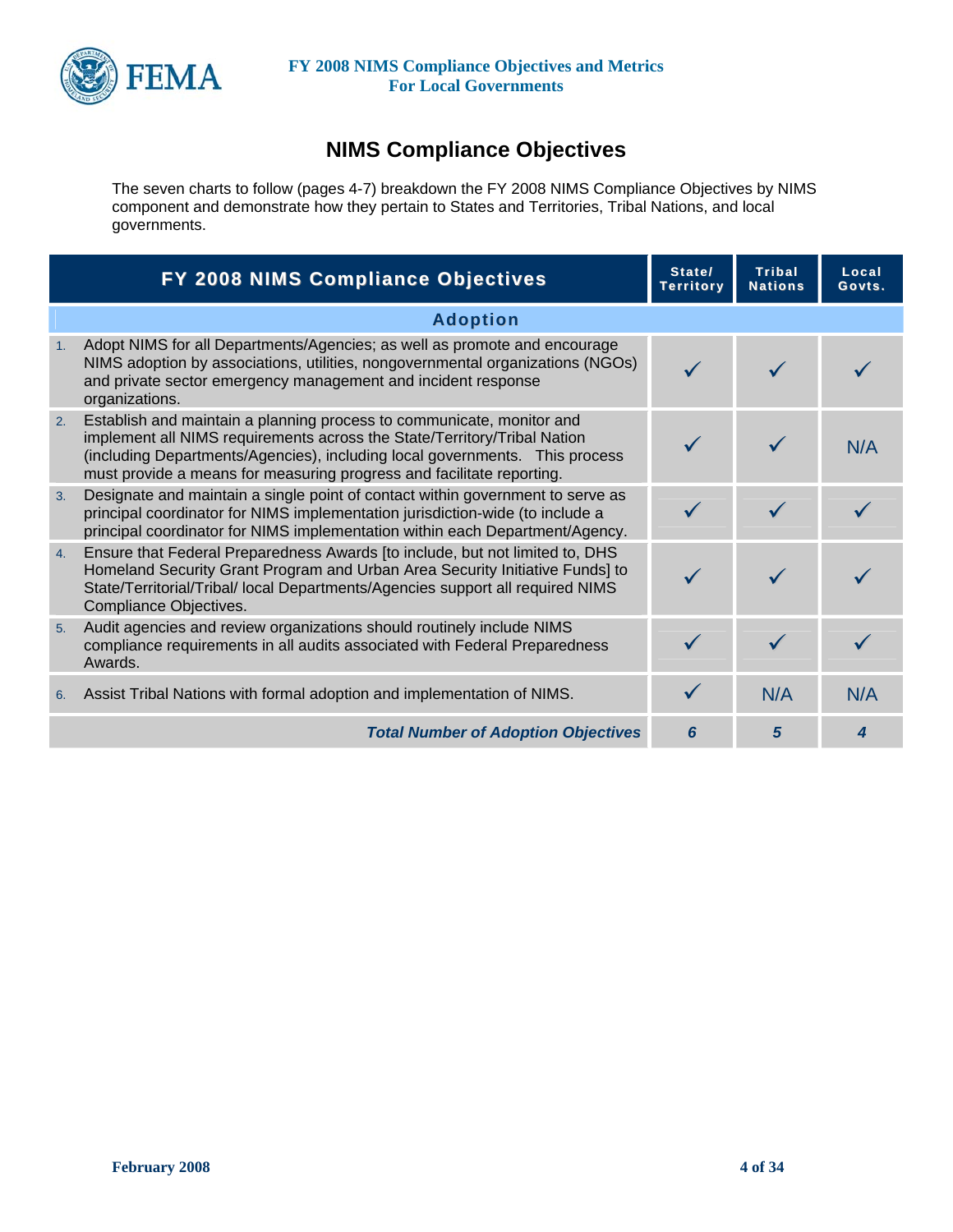

|    | FY 2008 NIMS Compliance Objectives                                                                                                                                                                                                                                                                                                                | State/<br><b>Territory</b> | <b>Tribal</b><br><b>Nation</b> | Local<br>Govts. |
|----|---------------------------------------------------------------------------------------------------------------------------------------------------------------------------------------------------------------------------------------------------------------------------------------------------------------------------------------------------|----------------------------|--------------------------------|-----------------|
|    | <b>Preparedness: Planning</b>                                                                                                                                                                                                                                                                                                                     |                            |                                |                 |
| 7. | Revise and update emergency operations plans (EOPs), standard operating<br>procedures (SOPs), and standard operating guidelines (SOGs) to incorporate<br>NIMS and National Response Framework (NRF) components, principles and<br>policies, to include planning, training, response, exercises, equipment,<br>evaluation, and corrective actions. |                            | $\checkmark$                   |                 |
| 8. | Promote and/or develop intrastate and interagency mutual aid agreements and<br>assistance agreements (to include agreements with the private sector and<br>NGOs).                                                                                                                                                                                 | $\checkmark$               |                                |                 |
|    | <b>Total Preparedness: Planning Objectives</b>                                                                                                                                                                                                                                                                                                    | $\overline{2}$             | $\mathbf{2}$                   | $\mathbf{2}$    |
|    | <b>Preparedness: Training</b>                                                                                                                                                                                                                                                                                                                     |                            |                                |                 |
| 9. | Use existing resources such as programs, personnel and training facilities to<br>coordinate and deliver NIMS training requirements.                                                                                                                                                                                                               | $\checkmark$               | $\checkmark$                   |                 |
|    | 10. Complete IS-700 NIMS: An Introduction or equivalent by appropriate personnel<br>(as identified in the Five-Year NIMS Training Plan, February 2008).                                                                                                                                                                                           |                            |                                |                 |
|    | 11. Complete IS-800 National Response Framework (NRF): An Introduction or<br>equivalent by appropriate personnel (as identified in the Five-Year NIMS<br>Training Plan, February 2008).                                                                                                                                                           | ✓                          |                                |                 |
|    | 12. Complete ICS-100 Introduction to ICS training or equivalent by appropriate<br>personnel (as identified in the Five-Year NIMS Training Plan, February 2008).                                                                                                                                                                                   | $\checkmark$               | $\checkmark$                   |                 |
|    | 13. Complete ICS-200 ICS for Single Resources and Initial Action Incidents training<br>or equivalent by appropriate personnel (as identified in the Five-Year NIMS<br>Training Plan, February 2008).                                                                                                                                              |                            |                                |                 |
|    | 14. Complete ICS-300 Intermediate ICS training or equivalent by appropriate<br>personnel (as identified in the Five-Year NIMS Training Plan, February 2008).                                                                                                                                                                                      | $\checkmark$               | $\checkmark$                   |                 |
|    | <b>Total Preparedness: Training Objectives</b>                                                                                                                                                                                                                                                                                                    | 6                          | 6                              | 6               |
|    | <b>Preparedness: Exercise</b>                                                                                                                                                                                                                                                                                                                     |                            |                                |                 |
|    | 15. Incorporate NIMS concepts and principles into all appropriate State/Territorial<br>training and exercises.                                                                                                                                                                                                                                    |                            |                                |                 |
|    | 16. Plan for and/or participate in an all-hazards exercise program [for example,<br>Homeland Security Exercise and Evaluation Program] that involves emergency<br>management/response personnel from multiple disciplines and/or multiple<br>jurisdictions.                                                                                       |                            |                                |                 |
|    | 17. Incorporate corrective actions into preparedness and response plans and<br>procedures.                                                                                                                                                                                                                                                        |                            |                                |                 |
|    | <b>Total Preparedness: Exercises Objectives</b>                                                                                                                                                                                                                                                                                                   | $\mathbf{3}$               | 3                              | 3               |

 $\overline{a}$ 

<span id="page-4-0"></span> $1$  Exercises should be as realistic as practicable, stress the system and be based on current risk assessments (credible threats, vulnerabilities, and consequences); capabilities associated with continuity of operations issues and special needs populations should be incorporated as objectives and evaluated in accordance with HSEEP.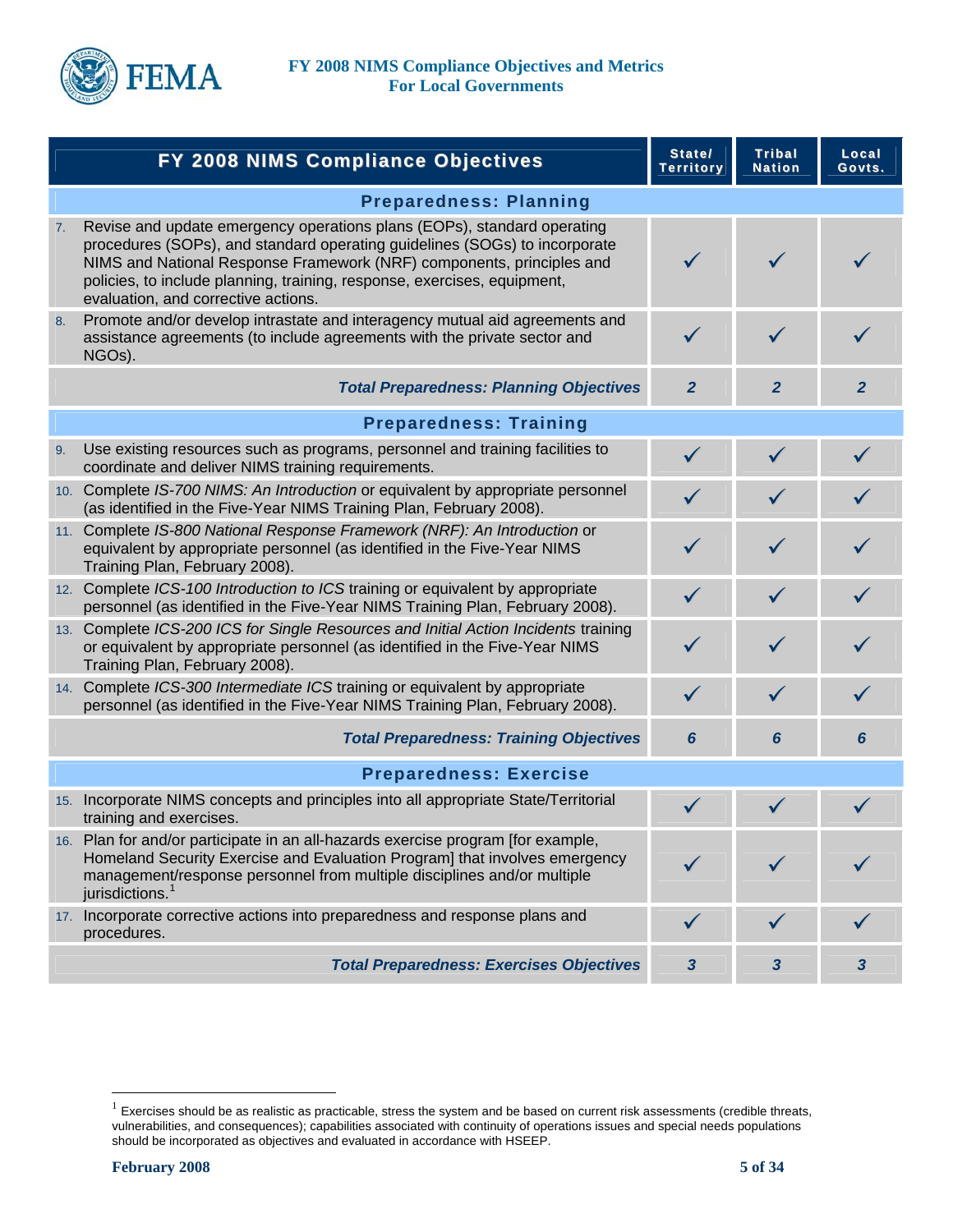

|     | <b>FY 2008 NIMS Compliance Objectives</b>                                                                                                                  | State/<br><b>Territory</b> | <b>Tribal</b><br><b>Nations</b> | Local<br>Govts. |
|-----|------------------------------------------------------------------------------------------------------------------------------------------------------------|----------------------------|---------------------------------|-----------------|
|     | <b>Communications and Information Management</b>                                                                                                           |                            |                                 |                 |
| 18. | Apply common and consistent terminology as used in NIMS, including the<br>establishment of plain language (clear text) communications standards.           |                            |                                 |                 |
| 19. | Utilize systems, tools, and processes to present consistent and accurate<br>information (e.g., common operating picture) during an incident/planned event. |                            |                                 |                 |
|     | <b>Total Communications and Information Management Objectives</b>                                                                                          |                            |                                 |                 |

|     | FY 2008 NIMS Compliance Objectives                                                                                                                                                                                                                                    | State/<br><b>Territory</b> | <b>Tribal</b><br><b>Nation</b> | Local<br>Govts. |
|-----|-----------------------------------------------------------------------------------------------------------------------------------------------------------------------------------------------------------------------------------------------------------------------|----------------------------|--------------------------------|-----------------|
|     | <b>Resource Management</b>                                                                                                                                                                                                                                            |                            |                                |                 |
| 20. | Inventory response assets to conform to NIMS National Resource Typing<br>Definitions, as defined by FEMA Incident Management Systems Division.                                                                                                                        |                            |                                |                 |
|     | 21. Ensure that equipment, communications and data systems acquired through<br>State/Territorial and local acquisition programs are interoperable.                                                                                                                    |                            |                                |                 |
|     | 22. Utilize response asset inventory for intrastate and interstate mutual aid requests<br>[such as Emergency Management Assistance Compact (EMAC)], training,<br>exercises, and incidents/planned events.                                                             |                            |                                |                 |
| 23. | New FY 2008: Initiate development of a jurisdiction-wide system to credential<br>emergency management/response personnel to ensure proper authorization and<br>access to an incident including those involving mutual aid agreements and/or<br>assistance agreements. |                            |                                |                 |
|     | <b>Total Resource Management Objectives</b>                                                                                                                                                                                                                           | 4                          | $\boldsymbol{4}$               |                 |
|     | Total New FY 2008 Resource Management Objectives                                                                                                                                                                                                                      |                            |                                |                 |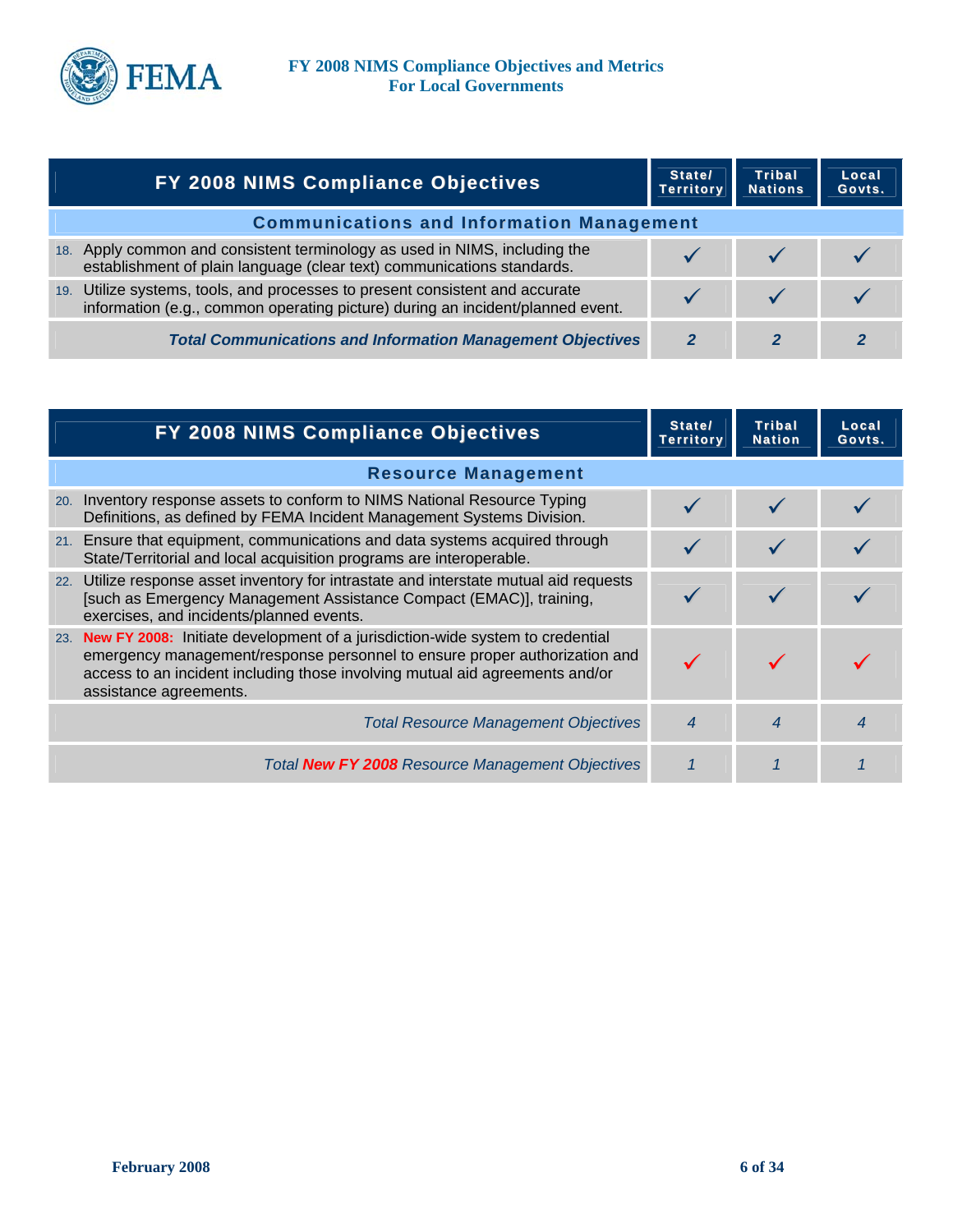

| FY 2008 NIMS Compliance Objectives                                                                                                                                                                                                                                                                                                                                                                                                                                                                                                                                                                                            | State/<br><b>Territory</b> | Tribal<br><b>Nation</b> | Local<br>Govts. |
|-------------------------------------------------------------------------------------------------------------------------------------------------------------------------------------------------------------------------------------------------------------------------------------------------------------------------------------------------------------------------------------------------------------------------------------------------------------------------------------------------------------------------------------------------------------------------------------------------------------------------------|----------------------------|-------------------------|-----------------|
| <b>Command and Management: Incident Command System</b>                                                                                                                                                                                                                                                                                                                                                                                                                                                                                                                                                                        |                            |                         |                 |
| 24. Manage all incidents/ planned events in accordance with ICS organizational<br>structures, doctrine and procedures. ICS implementation must include the<br>consistent application of Incident Action Planning (IAP), common<br>communications plans, implementation of Area Command to oversee multiple<br>incidents that are handled by separate ICS organizations or to oversee the<br>management of a very large or evolving incident that has multiple incident<br>management teams engaged, and implementation of unified command (UC) in<br>multi-jurisdictional or multiagency incident management, as appropriate. |                            |                         |                 |
| <b>Total Command and Management: ICS Objectives</b>                                                                                                                                                                                                                                                                                                                                                                                                                                                                                                                                                                           | 4                          | 4                       | 4               |
| <b>Command and Management: Multi-Agency Coordination System</b>                                                                                                                                                                                                                                                                                                                                                                                                                                                                                                                                                               |                            |                         |                 |
| 25. Coordinate and support emergency management and incident response<br>Objectives through the development and use of integrated multi-agency<br>coordination systems, i.e. - develop and maintain connectivity capability between<br>local Incident Command Posts (ICP), local 911 Centers, local Emergency<br>Operations Centers (EOCs), the State/Territorial EOC and Regional and/Federal<br>EOCs and NRF organizational elements.                                                                                                                                                                                       | $\checkmark$               |                         |                 |
| <b>Total Command and Management: MACS Objectives</b>                                                                                                                                                                                                                                                                                                                                                                                                                                                                                                                                                                          | $\mathbf{1}$               | $\mathbf{1}$            | $\mathbf{1}$    |
| <b>Command and Management: Public Information</b>                                                                                                                                                                                                                                                                                                                                                                                                                                                                                                                                                                             |                            |                         |                 |
| 26. Institutionalize, within the framework of ICS, Public Information, [e.g., Joint<br>Information System (JIS) and a Joint Information Center (JIC)] during an<br>incident/planned event.                                                                                                                                                                                                                                                                                                                                                                                                                                    |                            |                         |                 |
| 27. Ensure that Public Information procedures and processes can gather, verify,<br>coordinate, and disseminate information during an incident/planned event.                                                                                                                                                                                                                                                                                                                                                                                                                                                                  | $\checkmark$               |                         |                 |
| <b>Total Command and Management: Public Information Objectives</b>                                                                                                                                                                                                                                                                                                                                                                                                                                                                                                                                                            | $\mathbf{2}$               | $\mathbf{2}$            | $\mathbf{2}$    |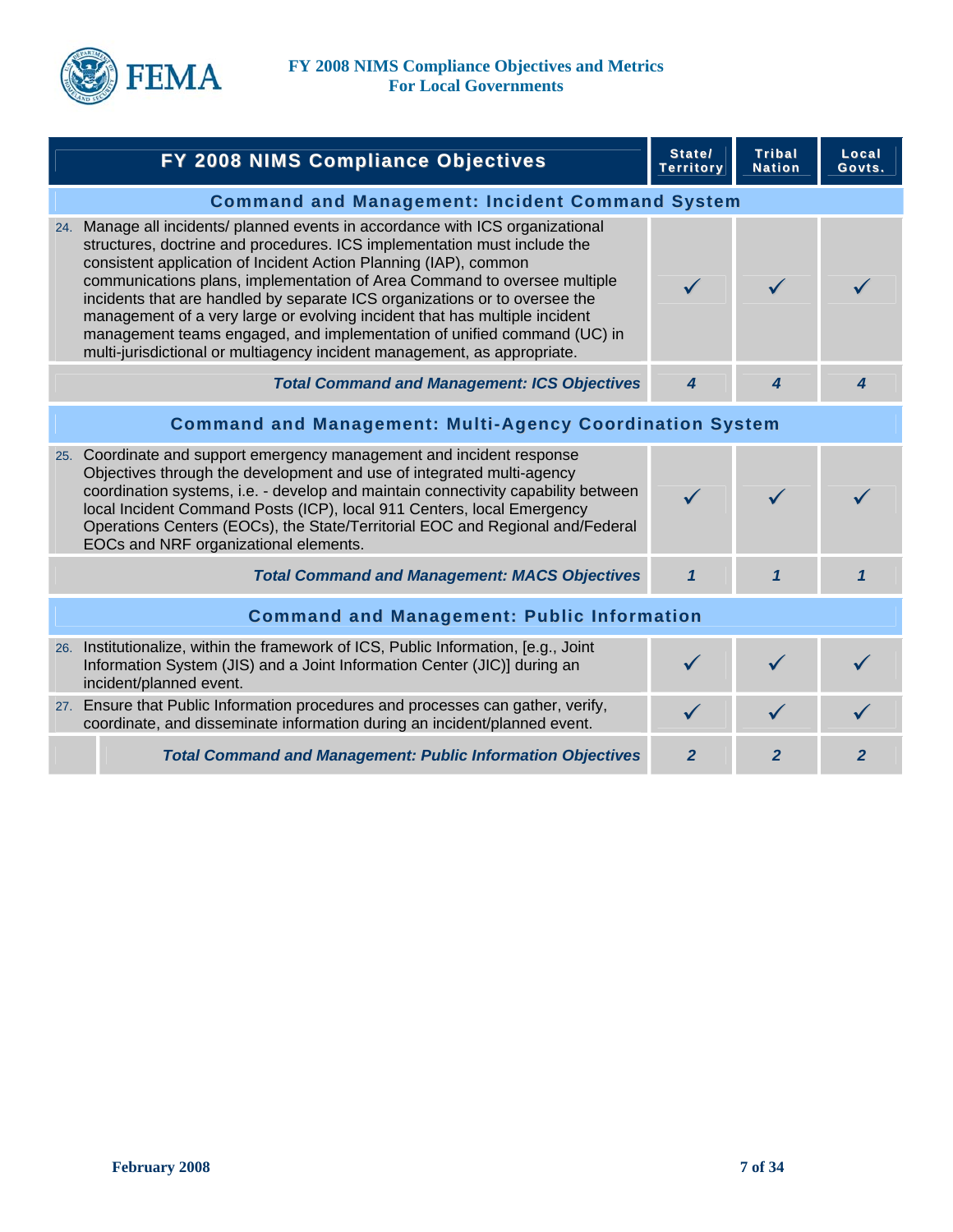

# **FY 2009 Projected NIMS Compliance Objectives**

The chart below outlines, by NIMS component, the 12 projected NIMS Compliance Objectives for FY 2009. These objectives do not represent the FY 2009 NIMS compliance program in its entirety.

|    | <b>Projected FY 2009 NIMS Compliance Objectives</b>                                                                                                                                                                                                                    | State/<br><b>Territory</b> | <b>Tribal</b><br><b>Nation</b> | Local<br>Govts. |
|----|------------------------------------------------------------------------------------------------------------------------------------------------------------------------------------------------------------------------------------------------------------------------|----------------------------|--------------------------------|-----------------|
|    | <b>Preparedness: Training</b>                                                                                                                                                                                                                                          |                            |                                |                 |
| 1. | Complete ICS-400 Advanced ICS training or equivalent by appropriate personnel<br>(as identified in the Five-Year NIMS Training Plan, February 2008).                                                                                                                   | $\checkmark$               |                                |                 |
| 2. | Complete Emergency Management Framework Course-Awareness Training<br>(as identified in the Five-Year NIMS Training Plan, February 2008)                                                                                                                                | $\checkmark$               | $\checkmark$                   |                 |
|    | <b>Preparedness: Planning</b>                                                                                                                                                                                                                                          |                            |                                |                 |
| 3. | Include preparedness organizations and elected and appointed officials in the<br>development of emergency operations plans (EOPs).                                                                                                                                     | $\checkmark$               |                                |                 |
| 4. | Plan for special needs populations in the development of EOPs (to include, but<br>not limited to, individuals with limited English language proficiency; individuals<br>with disabilities; children; the aged, etc.).                                                  |                            |                                |                 |
|    | <b>Preparedness: Exercise</b>                                                                                                                                                                                                                                          |                            |                                |                 |
| 5. | Include NGOs and the private sector in an all-hazards exercise program, when<br>appropriate.                                                                                                                                                                           | $\checkmark$               |                                |                 |
| 6. | Promote the integration of Incident Command, Multiagency Coordination<br>System, and Public Information into appropriate exercises and evaluate against<br>associated target capabilities (refer to HSEEP Volume III and the Exercise<br>Evaluation Guides).           | $\checkmark$               |                                |                 |
|    | <b>Communications &amp; Information Management</b>                                                                                                                                                                                                                     |                            |                                |                 |
| 7. | Institute procedures and protocols for operational and information security during<br>an incident/planned event.                                                                                                                                                       |                            |                                |                 |
| 8. | Institute multidisciplinary and/or multi-jurisdictional procedures and protocols for<br>standardization of data collection and analysis to utilize or share information<br>during an incident/planned event.                                                           |                            |                                |                 |
| 9. | Develop procedures and protocols for communications (to include voice, data,<br>access to geospatial information, Internet/Web use, and data encryption), where<br>applicable, to utilize or share information during an incident/planned event.                       |                            | $\checkmark$                   |                 |
|    | <b>Resource Management</b>                                                                                                                                                                                                                                             |                            |                                |                 |
|    | 10. Institute policies, plans, procedures and protocols to prevent spontaneous<br>deployment of resources/personnel and/or responding to a request that<br>bypassed official resource coordination processes (i.e., resources requested<br>through improper channels). |                            |                                |                 |
|    | 11. Institute mechanisms to deploy, track, recover, demobilize, and to provide<br>reimbursement for resources utilized during response and recovery.                                                                                                                   |                            |                                |                 |
|    | <b>Command and Management</b>                                                                                                                                                                                                                                          |                            |                                |                 |
|    | 12. Utilize access control measures during an incident, as appropriate                                                                                                                                                                                                 |                            |                                |                 |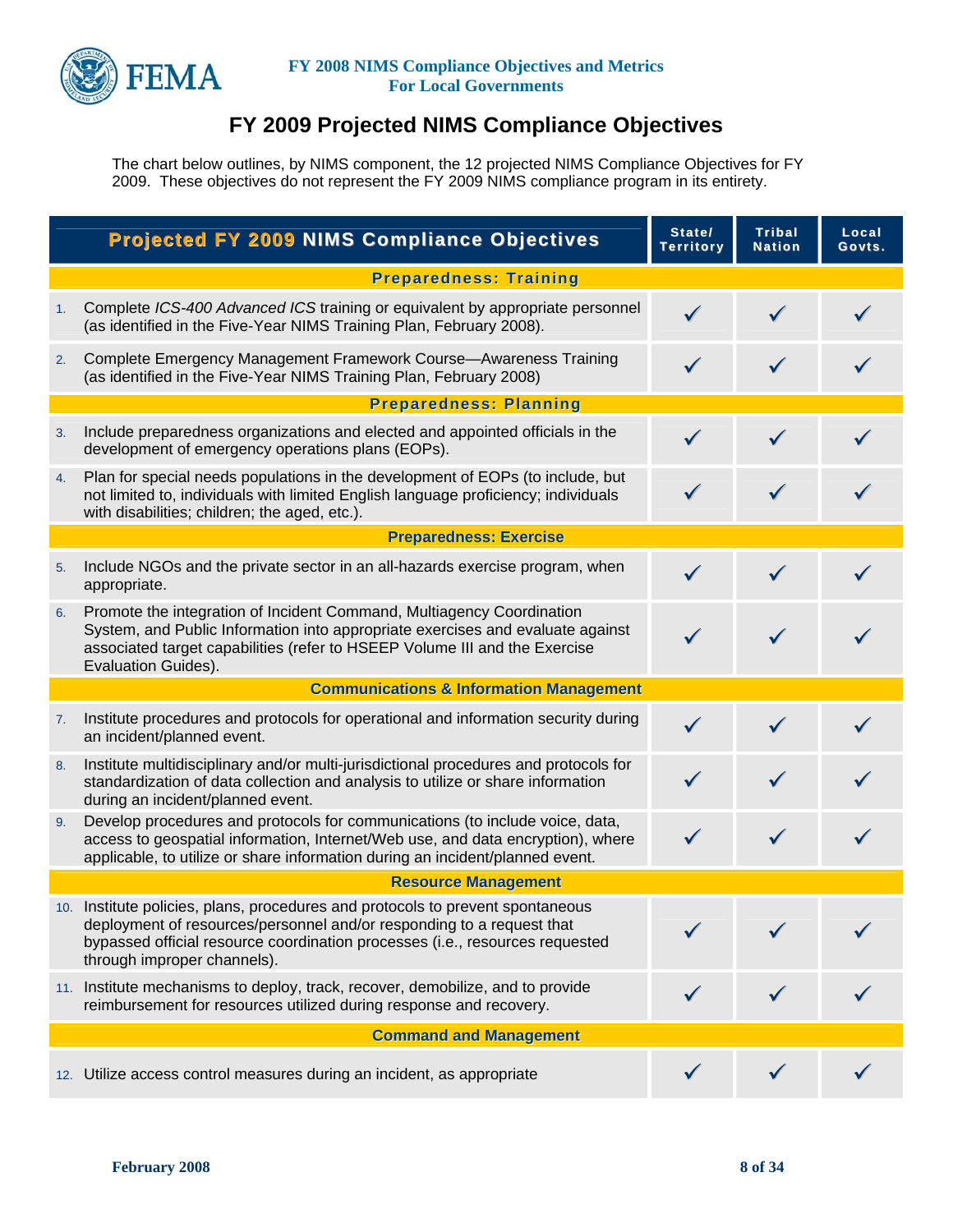

# **FY 2010 Projected NIMS Compliance Objectives**

The chart below outlines, by NIMS component, the 12 projected NIMS Compliance Objectives for FY 2010. These objectives do not represent the FY 2010 NIMS compliance program in its entirety

|    | <b>Projected FY 2010 NIMS Compliance Objectives</b>                                                                                                                                       | State/<br><b>Territory</b> | Tribal<br><b>Nation</b> | Local<br>Govts. |
|----|-------------------------------------------------------------------------------------------------------------------------------------------------------------------------------------------|----------------------------|-------------------------|-----------------|
|    | <b>Preparedness: Training</b>                                                                                                                                                             |                            |                         |                 |
| 1. | Complete ICS-701: Multiagency Coordination Systems training or equivalent by<br>appropriate personnel (as identified in the Five-Year NIMS Training Plan,<br>February 2008).              |                            |                         |                 |
| 2. | Complete ICS-702: NIMS Public Information Systems training or equivalent by<br>appropriate personnel (as identified in the Five-Year NIMS Training Plan,<br>February 2008).               |                            |                         |                 |
| 3. | Complete ICS-703: NIMS Resource Management training or equivalent by<br>appropriate personnel (as identified in the Five-Year NIMS Training Plan,<br>February 2008).                      |                            |                         |                 |
| 4. | Complete ICS-704 NIMS Communications and Information Management training<br>or equivalent by appropriate personnel (as identified in the Five-Year NIMS<br>Training Plan, February 2008). |                            |                         |                 |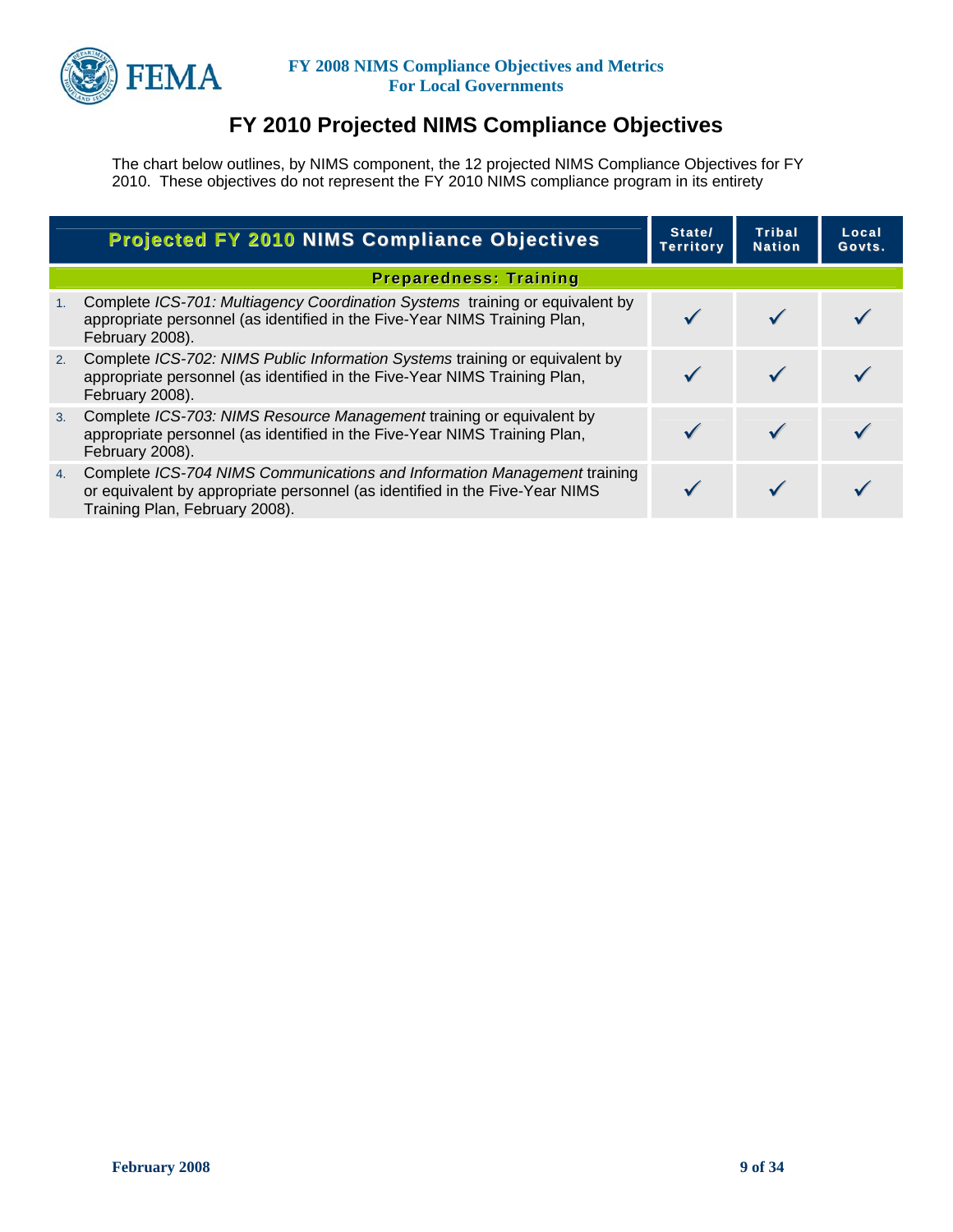

## **NIMS Compliance Objectives and Metrics**

In the five charts to follow (pages 10-13), jurisdictions can readily see the original fiscal year that FEMA IMSID published the 28 compliance objectives and their respective associated compliance metrics (listed on pages 14-31)

| <b>Fiscal</b><br>Year | <b>NIMS Compliance Objectives</b>                                                                                                                                                                                                                        | <b>Compliance</b><br><b>Metric(s)</b> |
|-----------------------|----------------------------------------------------------------------------------------------------------------------------------------------------------------------------------------------------------------------------------------------------------|---------------------------------------|
|                       | <b>Adoption</b>                                                                                                                                                                                                                                          |                                       |
| FY 2005               | Adopt NIMS for all Departments/Agencies; as well as promote and<br>1.<br>encourage NIMS adoption by associations, utilities, nongovernmental<br>organizations (NGOs) and private sector emergency management and<br>incident response organizations.     | 1.1<br>1.2<br>1.3                     |
| FY 2007               | Designate and maintain a single point of contact within government to<br>2.<br>serve as principal coordinator for NIMS implementation jurisdiction-wide<br>(to include a principal coordinator for NIMS implementation within each<br>Department/Agency. | 2.1<br>2.2                            |
| FY 2008               | Ensure that Federal Preparedness Awards [to include, but not limited to,<br>3.<br>DHS Homeland Security Grant Program and Urban Area Security Initiative<br>Funds] to local governments support all NIMS compliance objectives.                          | 3.1                                   |
| FY 2008               | Audit agencies and review organizations should routinely include NIMS<br>4.<br>compliance requirements in all audits associated with Federal<br>Preparedness Awards.                                                                                     | 4.1                                   |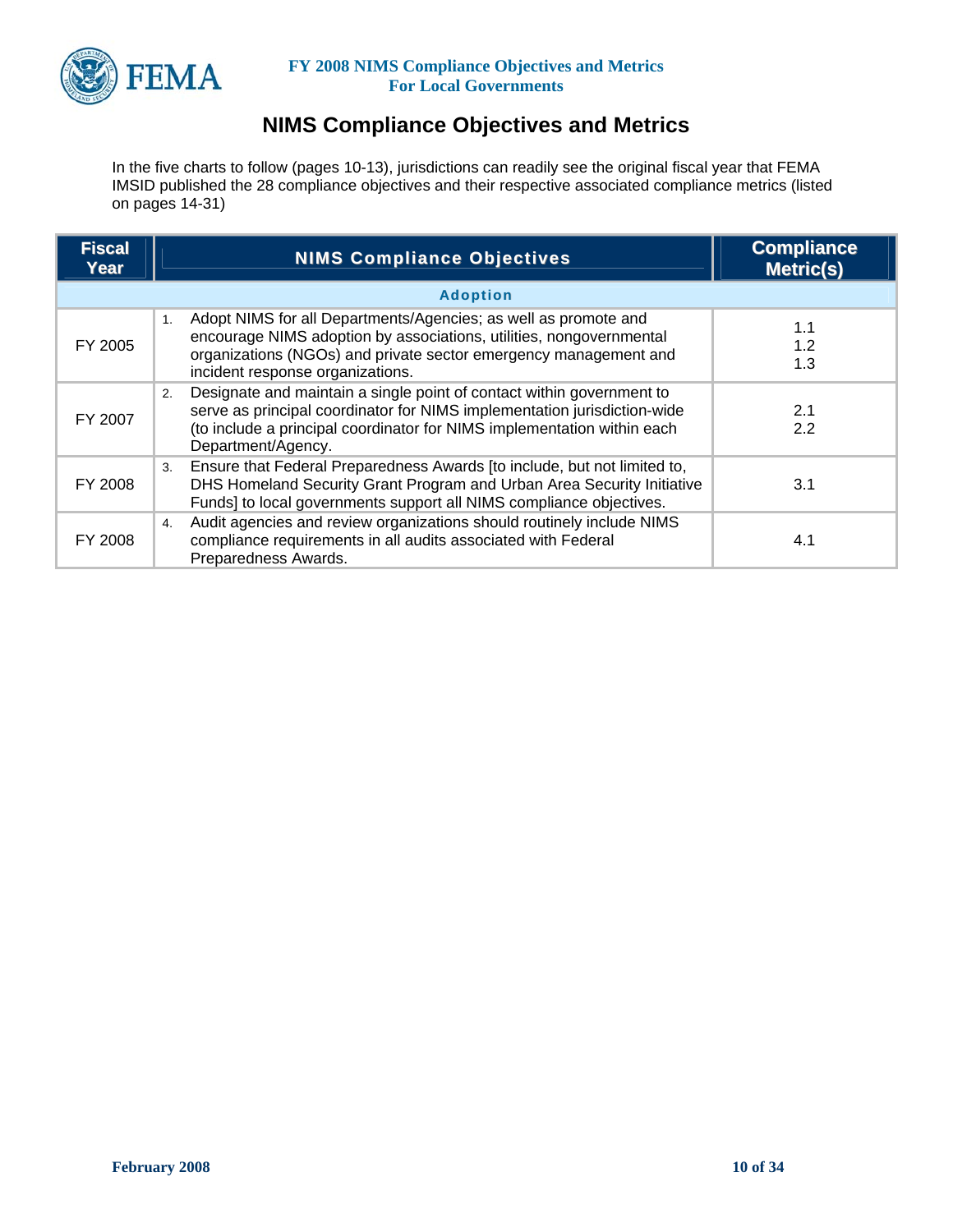

| <b>Fiscal</b><br>Year          | <b>NIMS Compliance Objectives</b>                                                                                                                                                                                                                                                                                                                       | <b>Compliance</b><br><b>Metric(s)</b> |  |  |
|--------------------------------|---------------------------------------------------------------------------------------------------------------------------------------------------------------------------------------------------------------------------------------------------------------------------------------------------------------------------------------------------------|---------------------------------------|--|--|
|                                | <b>Preparedness: Planning</b>                                                                                                                                                                                                                                                                                                                           |                                       |  |  |
| 2005                           | Revise and update emergency operations plans (EOPs), standard<br>7.<br>operating procedures (SOPs), and standard operating guidelines (SOGs)<br>to incorporate NIMS and National Response Framework (NRF)<br>components, principles and policies, to include planning, training,<br>response, exercises, equipment, evaluation, and corrective actions. | 5.1<br>5.2                            |  |  |
| 2005                           | Promote and/or develop intrastate and interagency mutual aid agreements<br>8.<br>and assistance agreements (to include agreements with the private sector<br>and NGOs).                                                                                                                                                                                 | 6.1<br>6.2                            |  |  |
|                                | <b>Preparedness: Training</b>                                                                                                                                                                                                                                                                                                                           |                                       |  |  |
| 2008                           | Use existing resources such as programs, personnel and training facilities<br>9.<br>to coordinate and deliver NIMS training requirements.                                                                                                                                                                                                               | 7.1                                   |  |  |
| 2006                           | 10. Complete IS-700 NIMS: An Introduction or equivalent by appropriate<br>personnel (as identified in the Five-Year NIMS Training Plan, January<br>2008).                                                                                                                                                                                               | 8.1<br>8.2                            |  |  |
| 2006                           | 11. Complete IS-800 NRP: An Introduction or equivalent by appropriate<br>personnel (as identified in the Five-Year NIMS Training Plan, January<br>2008).                                                                                                                                                                                                | 9.1<br>9.2                            |  |  |
| 2006                           | 12. Complete ICS-100 Introduction to ICS training or equivalent by<br>appropriate personnel (as identified in the Five-Year NIMS Training Plan,<br>January 2008).                                                                                                                                                                                       | 10.1<br>10.2                          |  |  |
| 2006                           | 13. Complete ICS-200 ICS for Single Resources and Initial Action Incidents<br>training or equivalent by appropriate personnel (as identified in the Five-<br>Year NIMS Training Plan, January 2008).                                                                                                                                                    | 11.1<br>11.2                          |  |  |
| 2007                           | 14. Complete ICS-300 Intermediate ICS training or equivalent by appropriate<br>personnel (as identified in the Five-Year NIMS Training Plan, January<br>2008).                                                                                                                                                                                          | 12.1<br>12.2                          |  |  |
| <b>Required</b><br>in<br>2009  | Complete ICS-400 Advanced ICS training or equivalent by appropriate<br>personnel (as identified in the Five-Year NIMS Training Plan, January<br>2008).                                                                                                                                                                                                  |                                       |  |  |
| <b>Preparedness: Exercises</b> |                                                                                                                                                                                                                                                                                                                                                         |                                       |  |  |
| 2005                           | 15. Incorporate NIMS concepts and principles into all appropriate<br>State/Territorial training and exercises.                                                                                                                                                                                                                                          | 13.1<br>13.2                          |  |  |
| 2006                           | 16. Plan for and/or participate in an all-hazards exercise program [for<br>example, Homeland Security Exercise and Evaluation Program] that<br>involves emergency management/response personnel from multiple<br>disciplines and/or multiple jurisdictions.                                                                                             | 14.1<br>14.3                          |  |  |
| 2006                           | 17. Incorporate corrective actions into preparedness and response plans and<br>procedures.                                                                                                                                                                                                                                                              | 15.1                                  |  |  |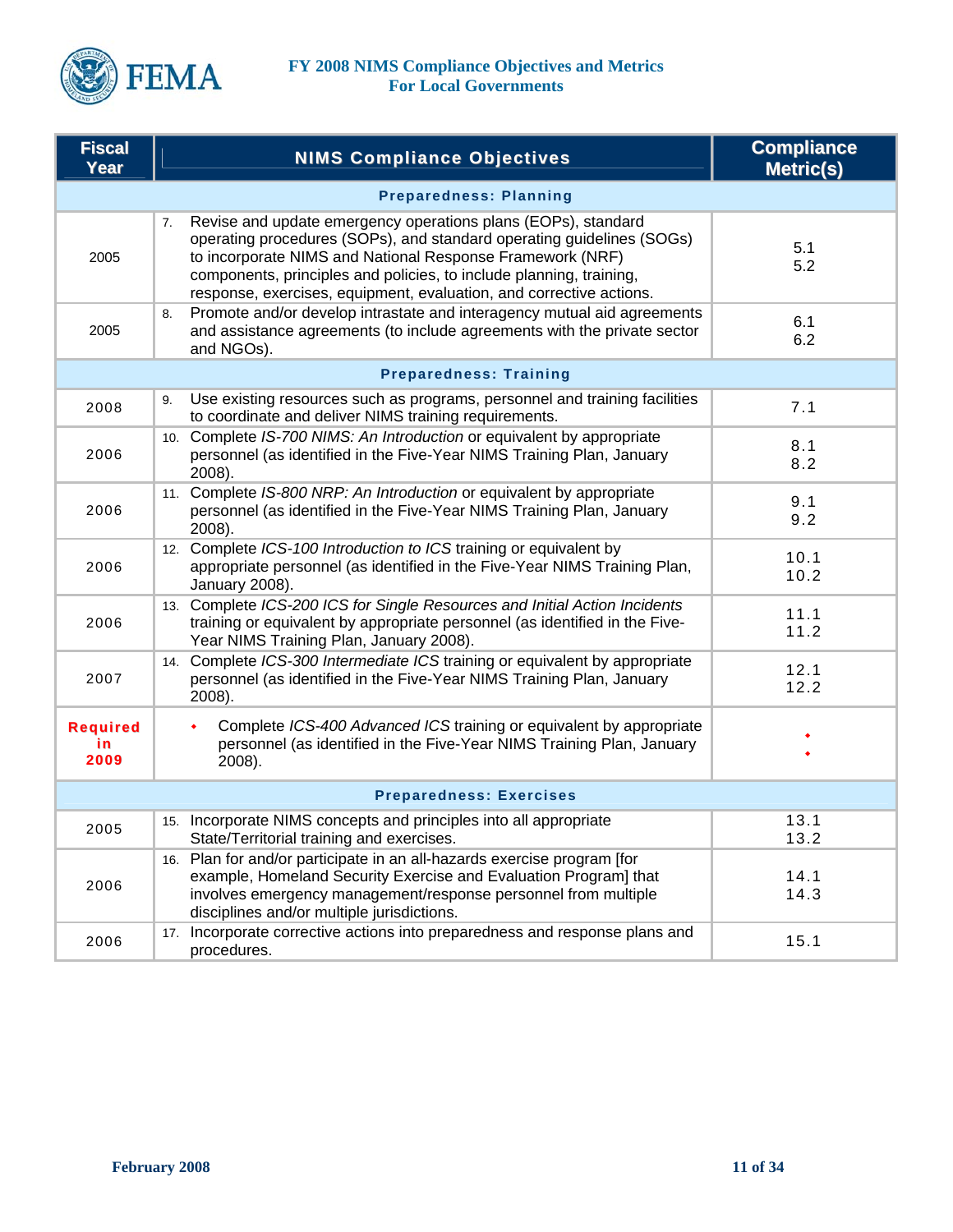

| <b>Fiscal</b><br>Year | <b>NIMS Compliance Objectives</b>                                                                                                                                 | <b>Compliance</b><br><b>Metric</b> |
|-----------------------|-------------------------------------------------------------------------------------------------------------------------------------------------------------------|------------------------------------|
|                       | <b>Communications and Information Management</b>                                                                                                                  |                                    |
| 2006                  | 18. Apply common and consistent terminology as used in NIMS, including the<br>establishment of plain language (clear text) communications standards.              | 16.1                               |
| 2007                  | 19. Utilize systems, tools, and processes to present consistent and accurate<br>information (e.g., common operating picture) during an incident/planned<br>event. | 17.1                               |

| <b>Fiscal</b><br>Year              | <b>NIMS Compliance Objectives</b>                                                                                                                                                                                                                               | <b>Compliance</b><br><b>Metric(s)</b> |
|------------------------------------|-----------------------------------------------------------------------------------------------------------------------------------------------------------------------------------------------------------------------------------------------------------------|---------------------------------------|
|                                    | <b>Resource Management</b>                                                                                                                                                                                                                                      |                                       |
| 2006                               | 20. Inventory response assets to conform to NIMS National Resource Typing<br>Definitions, as defined by FEMA Incident Management Systems Division.                                                                                                              | 18.1<br>18.2<br>18.3                  |
| 2007                               | 21. Utilize response asset inventory for intrastate and interstate mutual aid<br>requests [such as Emergency Management Assistance Compact<br>(EMAC)], training, exercises, and incidents/planned events. e.                                                    | 19.1                                  |
| 2006                               | 22. Ensure that equipment, communications and data systems acquired<br>through a local acquisition programs are interoperable                                                                                                                                   | 20.1<br>20.2                          |
| New:<br><b>Required</b><br>In 2008 | Initiate development of a jurisdiction-wide system to credential emergency<br>23.<br>management/response personnel to ensure proper authorization and<br>access to an incident including those involving mutual aid agreements<br>and/or assistance agreements. | 21.1                                  |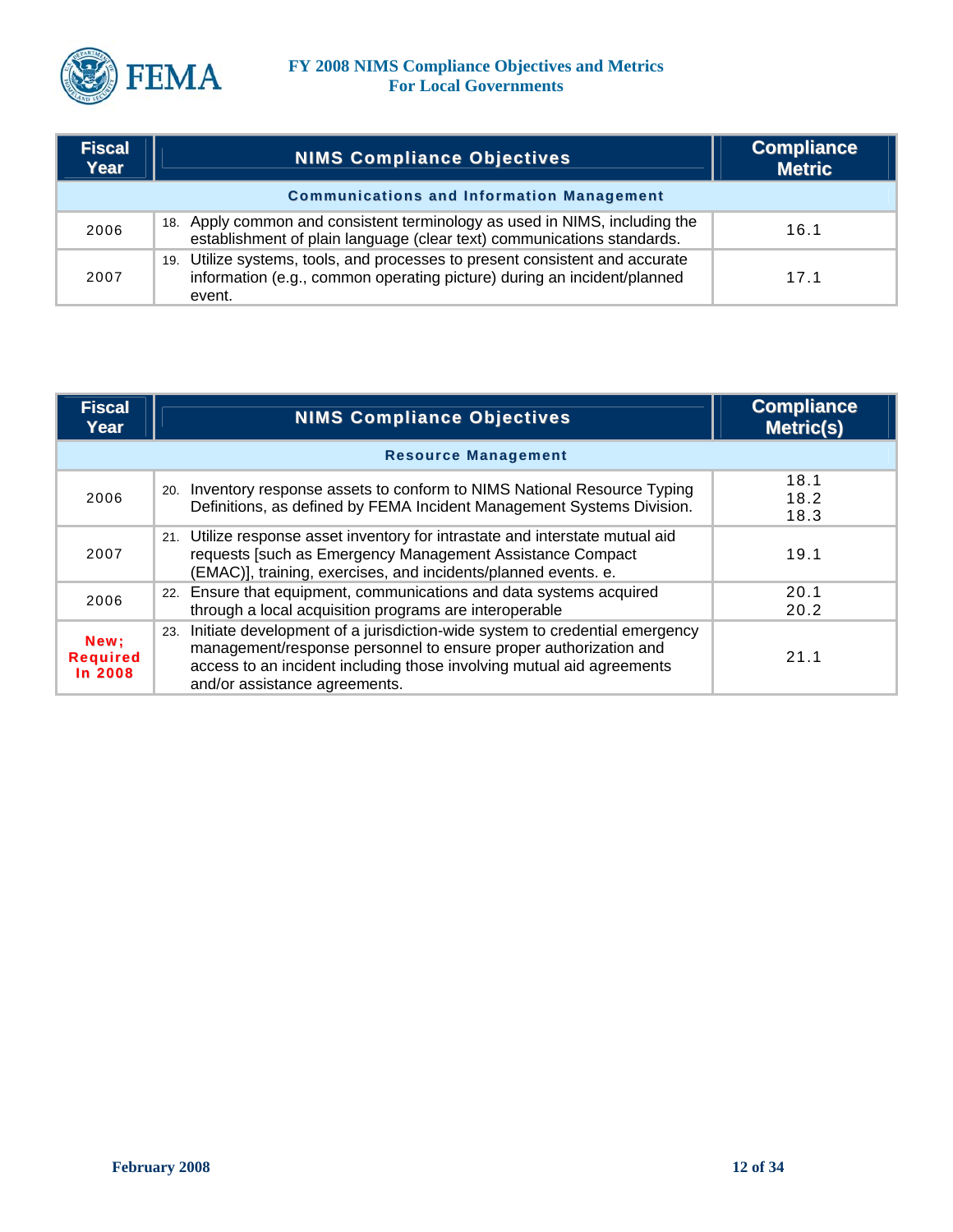

| <b>Fiscal</b><br>Year | <b>NIMS Compliance Objectives</b>                                                                                                                                                                                                                                                                                                                                                                                                                                                                                                                                                                                                                               | <b>Compliance</b><br><b>Metric</b> |
|-----------------------|-----------------------------------------------------------------------------------------------------------------------------------------------------------------------------------------------------------------------------------------------------------------------------------------------------------------------------------------------------------------------------------------------------------------------------------------------------------------------------------------------------------------------------------------------------------------------------------------------------------------------------------------------------------------|------------------------------------|
|                       | <b>Command and Management</b>                                                                                                                                                                                                                                                                                                                                                                                                                                                                                                                                                                                                                                   |                                    |
| 2006                  | 24. Incident Command System (ICS): Manage all incidents/ planned events in<br>accordance with ICS organizational structures, doctrine and procedures.<br>ICS implementation must include the consistent application of Incident<br>Action Planning (IAP), common communications plans, implementation of<br>Area Command to oversee multiple incidents that are handled by separate<br>ICS organizations or to oversee the management of a very large or<br>evolving incident that has multiple incident management teams engaged,<br>and implementation of unified command (UC) in multi-jurisdictional or<br>multiagency incident management, as appropriate. | 22.1<br>22.2<br>22.3<br>22.4       |
| 2006                  | Multi-agency Coordination System (MACS): Coordinate and support<br>25.<br>emergency management and incident response Objectives through the<br>development and use of integrated multi-agency coordination systems, i.e.<br>- develop and maintain connectivity capability between local Incident<br>Command Posts (ICP), local 911 Centers, local Emergency Operations<br>Centers (EOCs), the State/Territorial EOC and Regional and/Federal<br>EOCs and NRF organizational elements.                                                                                                                                                                          | 23.1                               |
| 2006                  | Public Information: Institutionalize, within the framework of ICS, Public<br>26.<br>Information, [e.g., Joint Information System (JIS) and a Joint Information<br>Center (JIC)] during an incident/planned event.                                                                                                                                                                                                                                                                                                                                                                                                                                               | 24.1                               |
| 2007                  | 27. Ensure that Public Information procedures and processes can gather,<br>verify, coordinate, and disseminate information during an incident/planned<br>event.                                                                                                                                                                                                                                                                                                                                                                                                                                                                                                 | 25.1                               |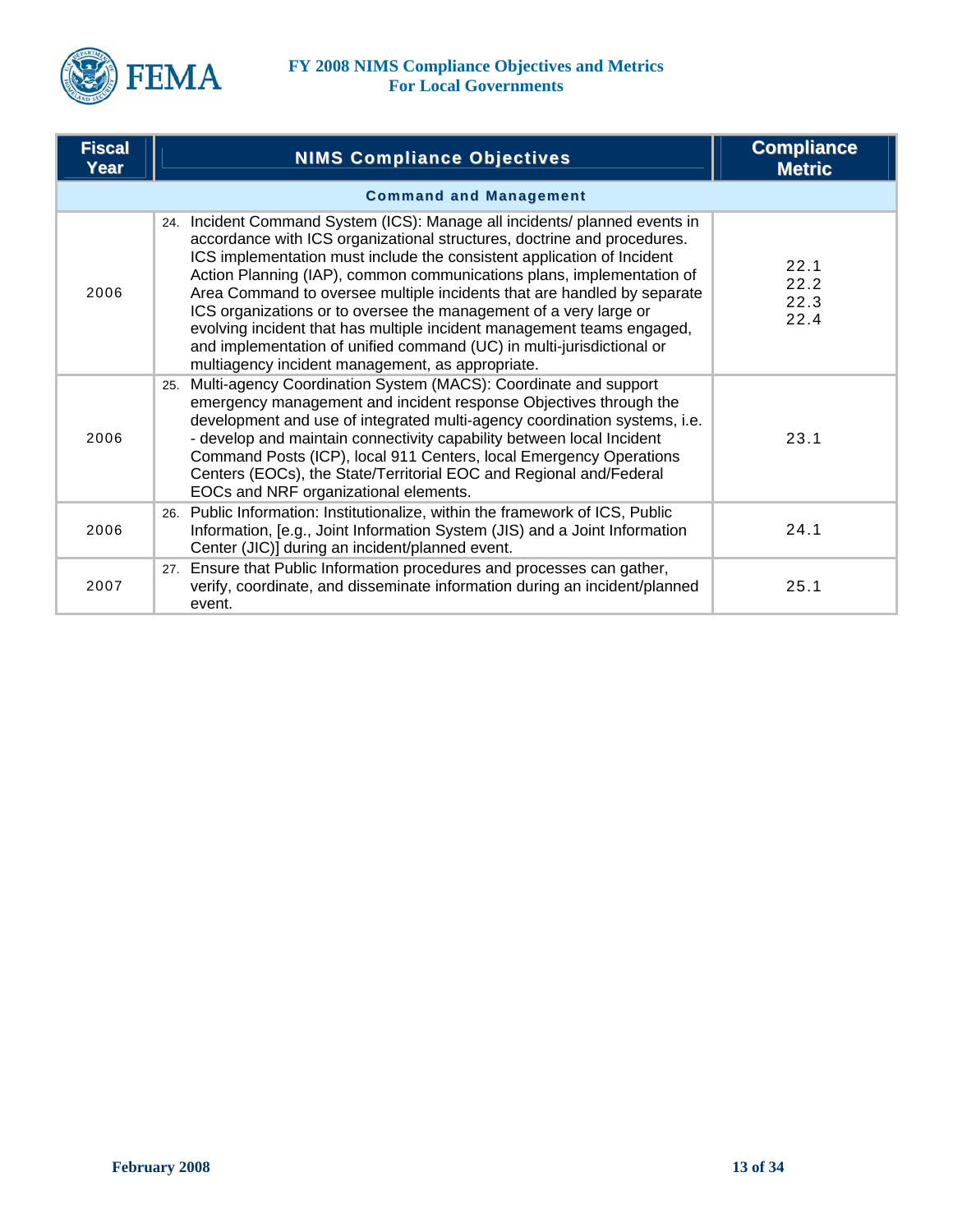

## **NIMS COMPLIANCE METRICS**

**NIMS ADOPTION** 

**Compliance Objective 1: Adopt NIMS by all local government departments/agencies; as well as promote and encourage NIMS adoption by associations, utilities, nongovernmental organizations (NGOs) and private sector emergency management and incident response organizations.** 

1.1 Has the local government formally adopted, for Fiscal Year (FY) 2008, the National Incident Management System as its all-hazards incident management system?

> [ ] Yes [ ] No What legal authority was used to formally adopt NIMS: [Check all that apply.] [ ] Executive Order [ ] Proclamation [ ] Resolution

[ ] Other legal authority

When was NIMS formally adopted? [ ]

1.2 Does the formal adoption of NIMS expire?

[ ] Yes [ ] No

When? [ ]

Is there is a process for renewing/maintaining the formal adoption of NIMS?

[ ] Yes [ ] No

If yes, how? [ ]

1.3 Does the local government promote NIMS adoption by associations, utilities, private sector, and nongovernmental organizations?

[ ] Yes [ ] No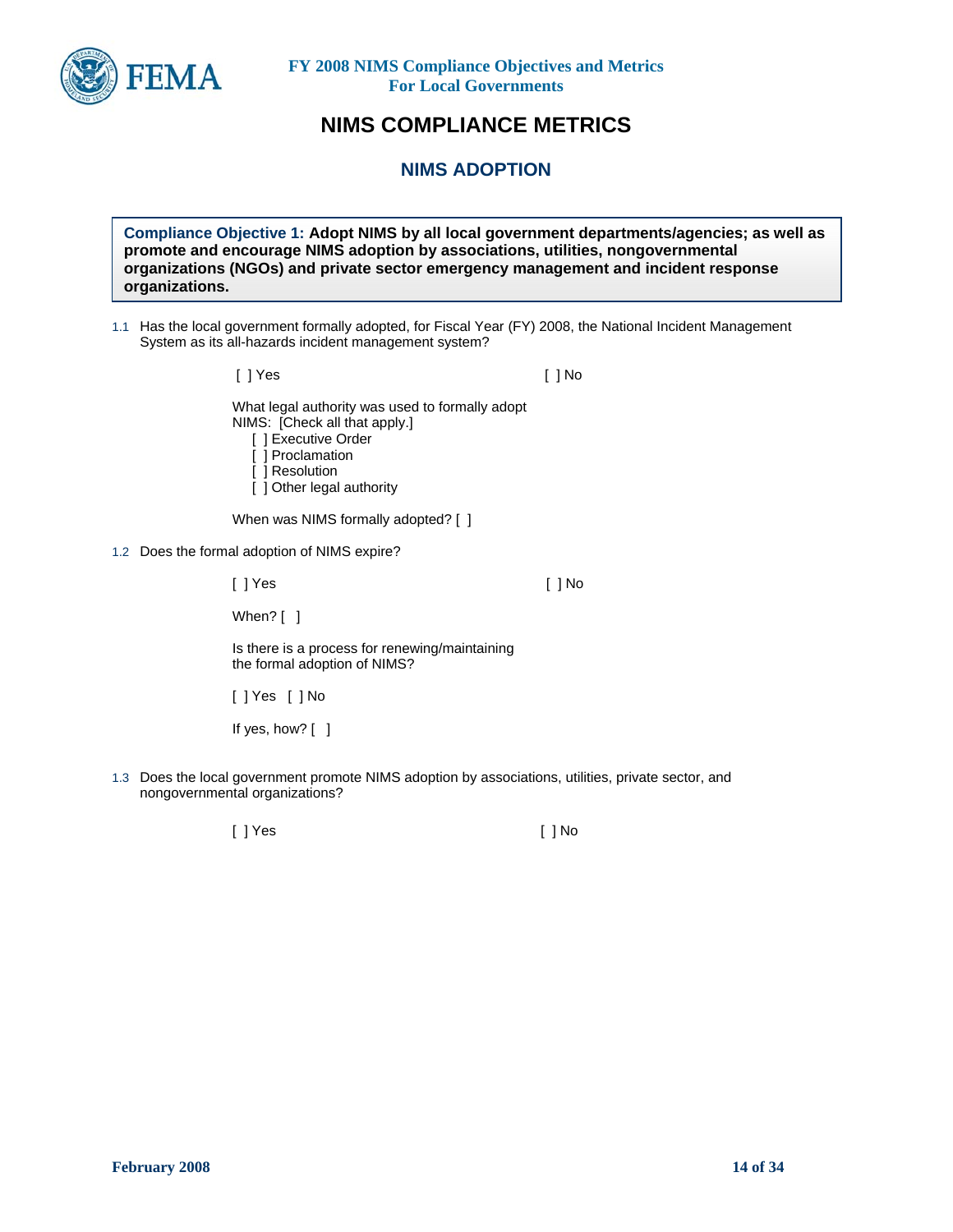

**Compliance Objective 2: Designate and maintain a single point of contact within government to serve as principle coordinator for NIMS implementation jurisdiction-wide (to include principal coordinator for NIMS implementation within each Department/Agency.** 

2.1 Has local government designated a single point of contact with the authority to serve as the principal coordinator for overall jurisdiction-wide NIMS implementation?

| l IYes   |                                                                                             |  |
|----------|---------------------------------------------------------------------------------------------|--|
| Address) | Identify the individual. (Include: Name, Title,<br>Email Address, Phone Number, and Mailing |  |
|          |                                                                                             |  |
|          | Identify the date of designation:                                                           |  |

 $[$   $]$ 

2.2 Have the appropriate local Departments/Agencies or those with emergency management and incident response responsibilities designated a single point of contact within each of the Departments/Agencies with the authority to serve as the principal coordinator for NIMS implementation?

| [ ] Yes                                                                                       |  |
|-----------------------------------------------------------------------------------------------|--|
| Total number of local Departments/Agencies?                                                   |  |
|                                                                                               |  |
| Total Number of local Departments/Agencies<br>that have designated a single point of contact? |  |
|                                                                                               |  |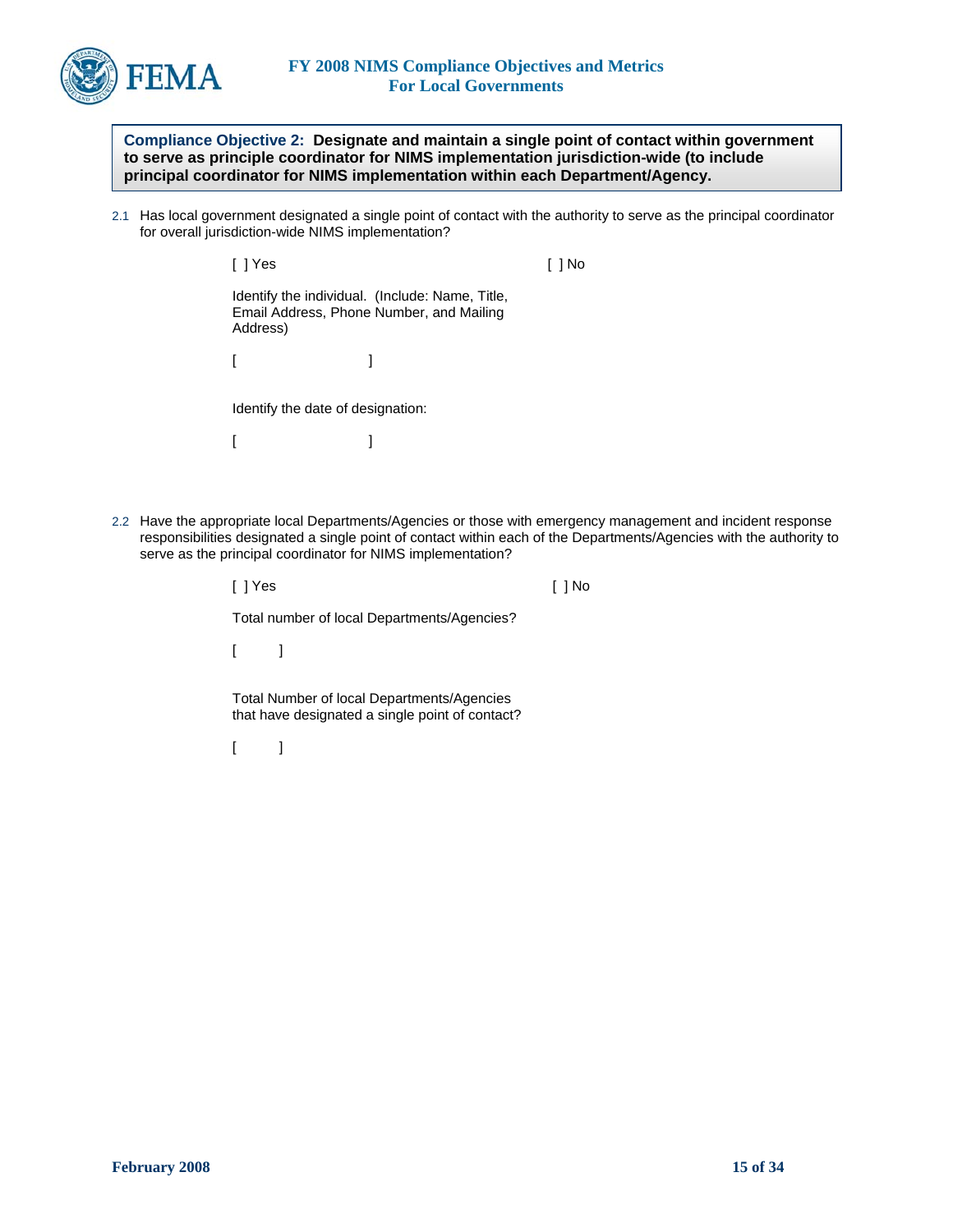

**Compliance Objective 3: Ensure that Federal Preparedness Awards [to include, but not limited to, DHS Homeland Security Grant Program and Urban Area Security Initiative Funds] to local governments, support all required NIMS compliance requirements.** 

3.1 Does the local government ensure that Federal Preparedness Awards [including DHS Homeland Security Grant Program and Urban Area Security Initiative (UASI) Funds] support NIMS compliance?

[ ] Yes [ ] No [ ] N/A

**Compliance Objective 4: Routinely include NIMS compliance objectives in all audits, conducted by audit agencies and review organizations, associated with Federal Preparedness Awards.** 

4.1 Local government audit agencies and review organizations include required NIMS compliance activities in all audits associated with Federal Preparedness Awards?

[ ] Yes [ ] No [ ] N/A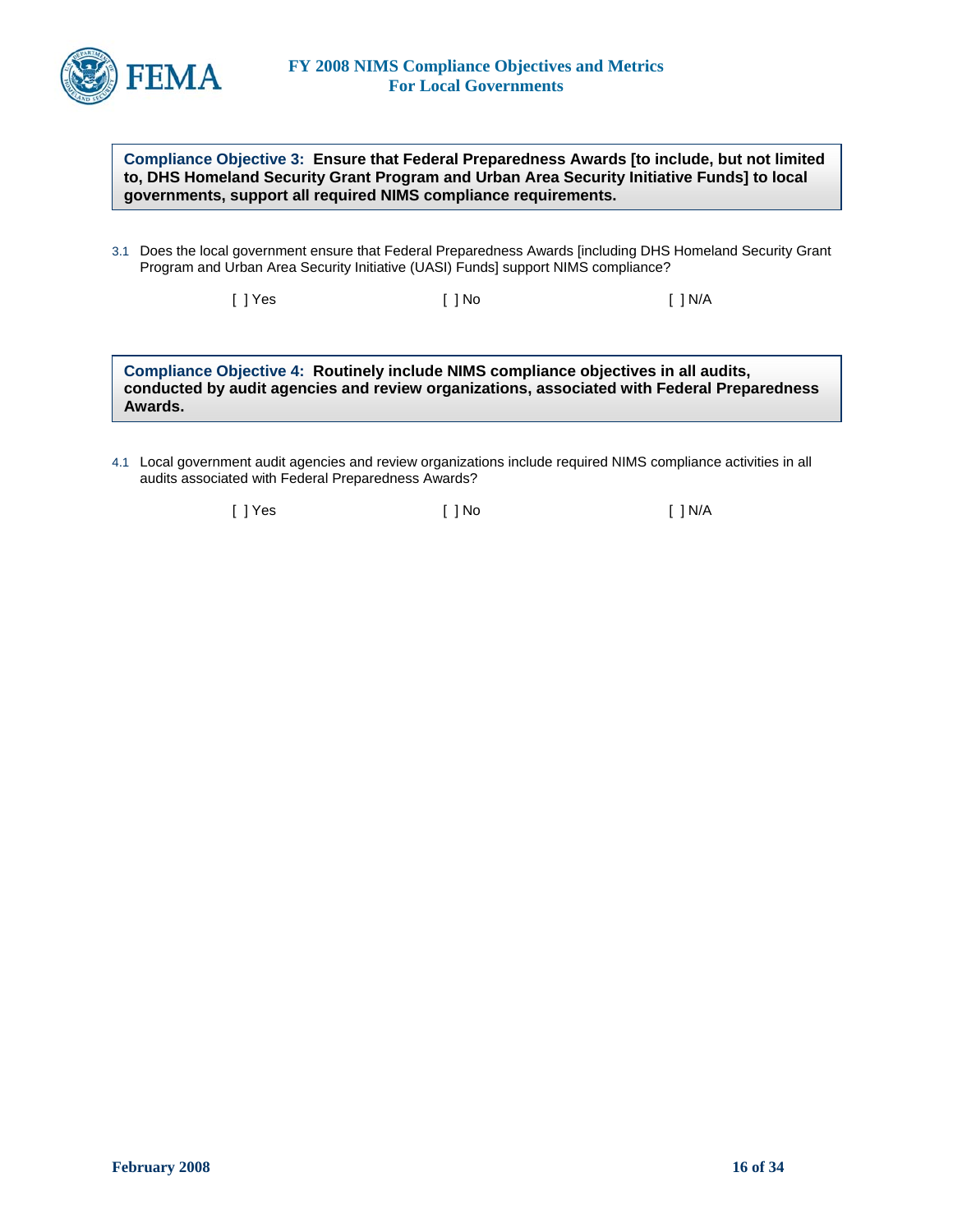

## **PREPAREDNESS: PLANNING**

**Compliance Objective 7: Revise and update local government emergency operations plans (EOPs), standard operating procedures (SOPs), and standard operating guidelines (SOGs) to incorporate NIMS and National Response Framework (NRF) components, principles and policies, to include planning, training, response, exercises, equipment, evaluation, and corrective actions.** 

7.1 Does the local government review and revise the following plans to incorporate NIMS components, principles, and policies?

|      | Yes | ------------ |
|------|-----|--------------|
| השנו |     |              |
|      |     |              |
|      |     |              |

7.2 Does the local government review and revise the following plans to incorporate NRF components, principles, and concepts?

| -------- | Yes                                |  |
|----------|------------------------------------|--|
| ∟≀ ນ⊳    | ---------------------------------- |  |
|          | ----------------------------       |  |
|          |                                    |  |

**Compliance Objective 8: Promote and/or develop intrastate and interagency mutual aid agreements and assistance agreements (to include agreements with the private sector and NGOs).** 

8.1 Does the local government promote and/or develop intrastate mutual aid agreements and assistance agreements throughout the jurisdiction?

[ ] Yes [ ] No

Do these include agreements with the private sector?

[ ] Yes [ ] No

Do these include agreements with NGOs?

[ ] Yes [ ] No

8.2 Is the local government promote and/or develop interagency mutual aid agreements and assistance agreements throughout the jurisdiction?

[ ] Yes [ ] No

Do these include agreements with the private sector?

[ ] Yes [ ] No

Do these include agreements with NGOs?

[ ] Yes [ ] No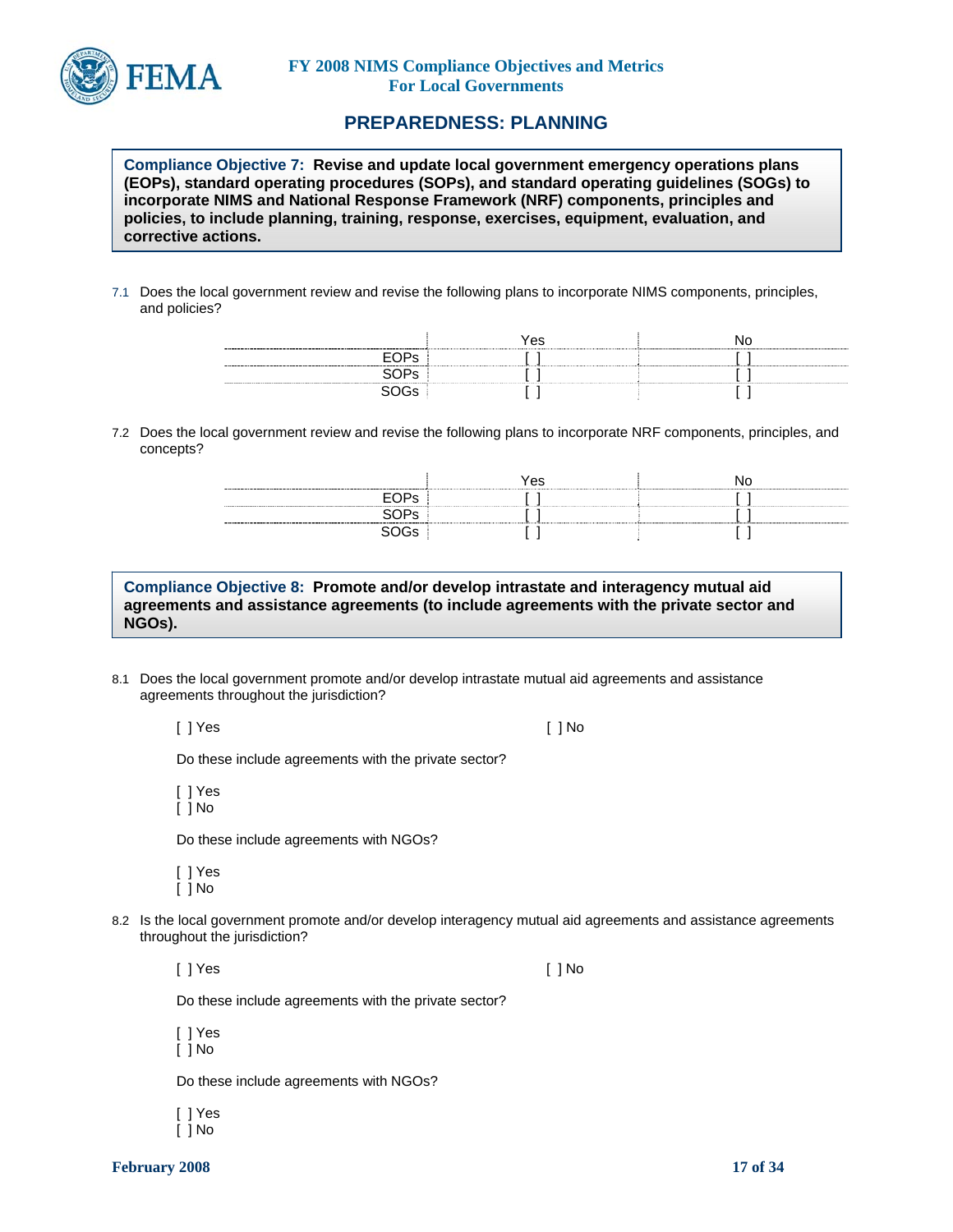

## **PREPAREDNESS: TRAINING**

**Compliance Objective 9: Use existing resources such as programs, personnel and training facilities to coordinate and deliver NIMS training.**

9.1 Does the local government use the following resources for NIMS training?

|            | Yes | חו |
|------------|-----|----|
| Programs   |     |    |
| Personnel  |     |    |
| Facilities |     |    |

**Compliance Objective 10: Ensure that IS-700 NIMS:** *An Introduction* **training is completed by appropriate personnel (as identified in the** *Five-Year NIMS Training Plan***, February 2008).** 

10.1 Have the appropriate personnel, as identified in the *Five-Year NIMS Training Plan*, February 2008, completed IS-700?

| []Yes | [ ] No |
|-------|--------|
|-------|--------|

Number of appropriate personnel who are required to complete IS-700:

 $[$   $]$ 

Number of appropriate personnel who have completed IS-700:

 $\lceil$   $\lceil$ 

The number of appropriate personnel who have completed IS-700 for the following categories:

|        | Entry-level<br>first<br>responders | First line<br>supervisors | Emergency<br>Management<br>and response<br>personnel in<br>middle<br>management | Emergency<br>Management and<br>response personnel in<br>command and general<br>staff |
|--------|------------------------------------|---------------------------|---------------------------------------------------------------------------------|--------------------------------------------------------------------------------------|
| IS-700 |                                    |                           |                                                                                 |                                                                                      |

10.2 Does the local government document IS-700 training status of personnel from:

|                                        | Yes | חוח |                              |
|----------------------------------------|-----|-----|------------------------------|
| Local Governments                      |     |     |                              |
| Tribal Nations                         |     |     | ---------------------------- |
| Other emergency response organizations |     |     |                              |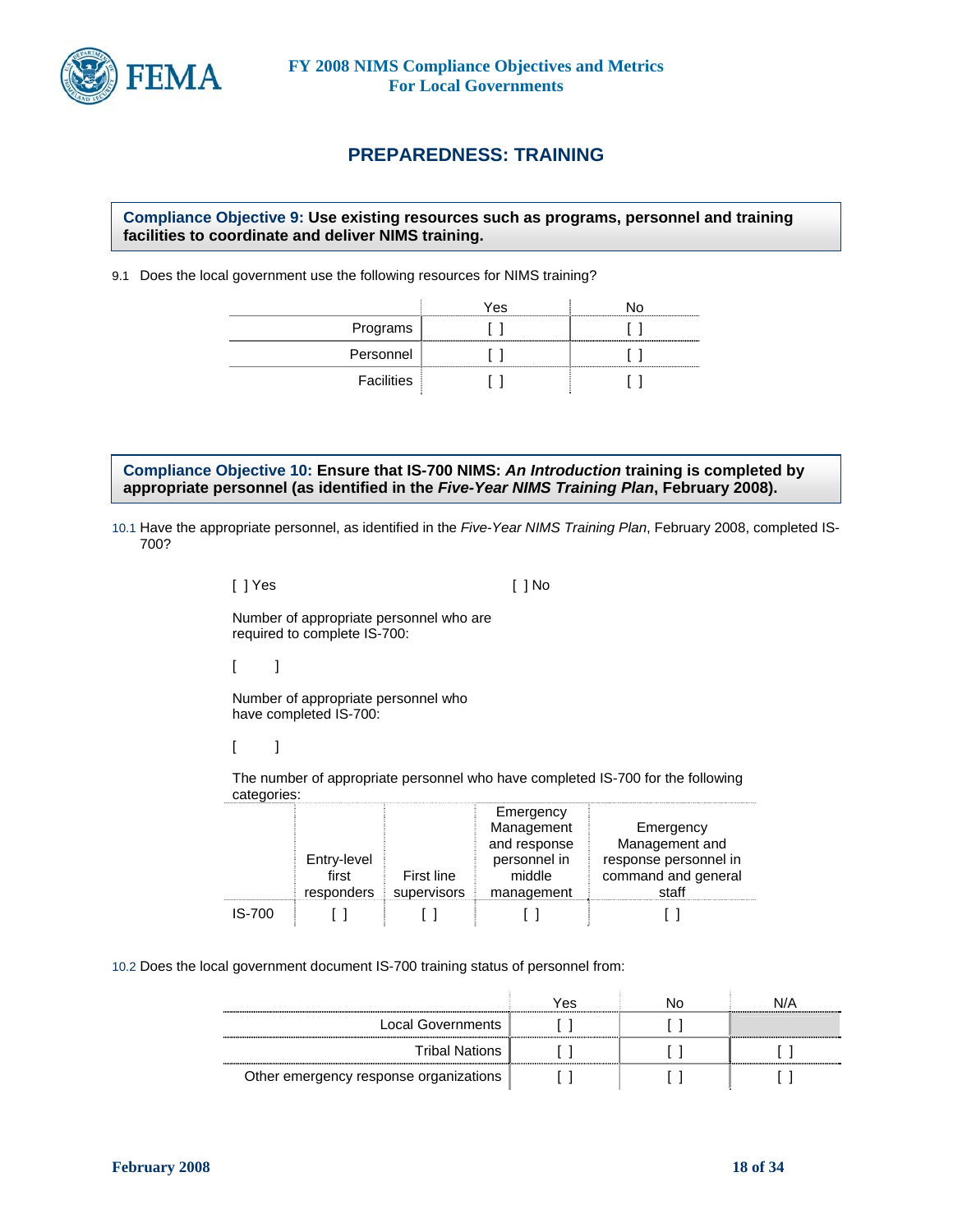

**Compliance Objective 11: Ensure that IS-800a** *National Response Framework: an Introduction* **training is completed by appropriate personnel (as identified in the** *Five-Year NIMS Training Plan***, February 2008).** 

11.1 Have the appropriate personnel, as identified in the *Five-Year NIMS Training Plan*, February 2008, completed IS-800?

[ ] Yes [ ] No

Number of appropriate personnel who have completed IS-800:

 $[$   $]$ 

Number of appropriate personnel who are required to complete IS-800:

 $[$   $]$ 

The number of appropriate personnel who have completed IS-800 for the following categories:

|        |             |             | Emergency             |                                 |
|--------|-------------|-------------|-----------------------|---------------------------------|
|        | Entry-level |             | Management and        | <b>Emergency Management and</b> |
|        | first       | First line  | response personnel in | response personnel in           |
|        | responders  | supervisors | middle management     | command and general staff       |
| IS-800 |             |             |                       |                                 |

11.2 Does the local government document IS-800 training status of personnel from:

|                                        | Yes | Nn | N/A |
|----------------------------------------|-----|----|-----|
| Local Governments                      |     |    |     |
| <b>Tribal Nations</b>                  |     |    |     |
| Other emergency response organizations |     |    |     |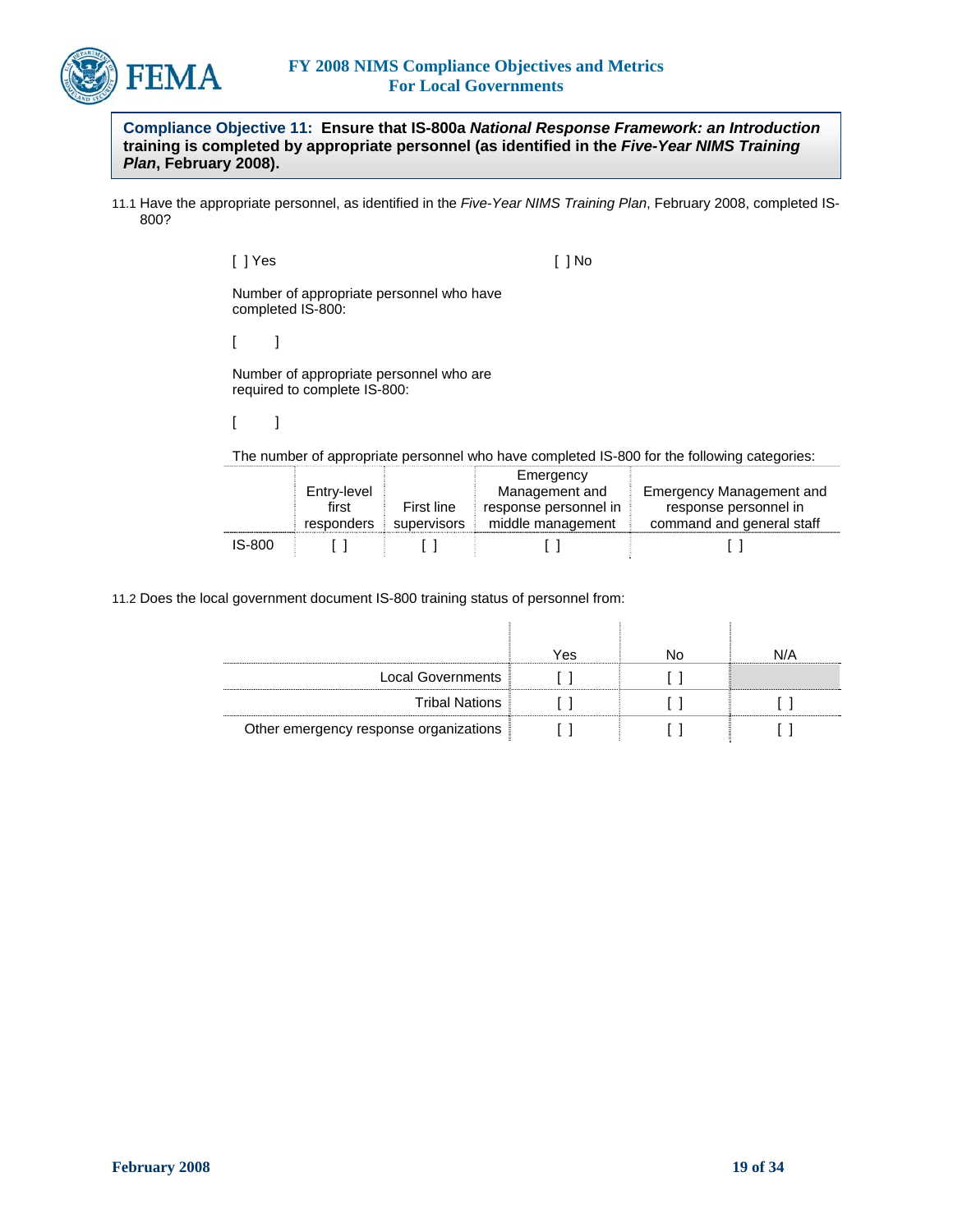

**Compliance Objective 12: Ensure that ICS-100:** *Introduction to ICS* **training is completed by appropriate personnel (as identified in the** *Five-Year NIMS Training Plan***, February 2008).** 

 Have the appropriate personnel, as identified in the *Five-Year NIMS Training Plan*, February 2008, completed ICS-100?

> [ ] Yes [ ] No Number of appropriate personnel who are required to complete ICS-100:

 $\lceil$   $\lceil$ 

Number of appropriate personnel who have completed ICS-100:

 $[$   $]$ 

The number of appropriate personnel who have completed ICS-100 for the following categories:

|                |             |             | Emergency    | Emergency     |                  |
|----------------|-------------|-------------|--------------|---------------|------------------|
|                |             |             | Management   | Management    |                  |
|                |             |             | and response | and response  |                  |
|                | Entry-level |             | personnel in | personnel in  |                  |
|                | first       | First line  | middle       | command and   | Personnel as ICS |
|                | responders  | supervisors | management   | general staff | trainers         |
| <b>ICS-100</b> |             |             |              |               |                  |

Does the local government document ICS-100 training status of personnel from:

|                                        | Yes | \I/A |
|----------------------------------------|-----|------|
| Local Governments                      |     |      |
| <b>Tribal Nations</b>                  |     |      |
| Other emergency response organizations |     |      |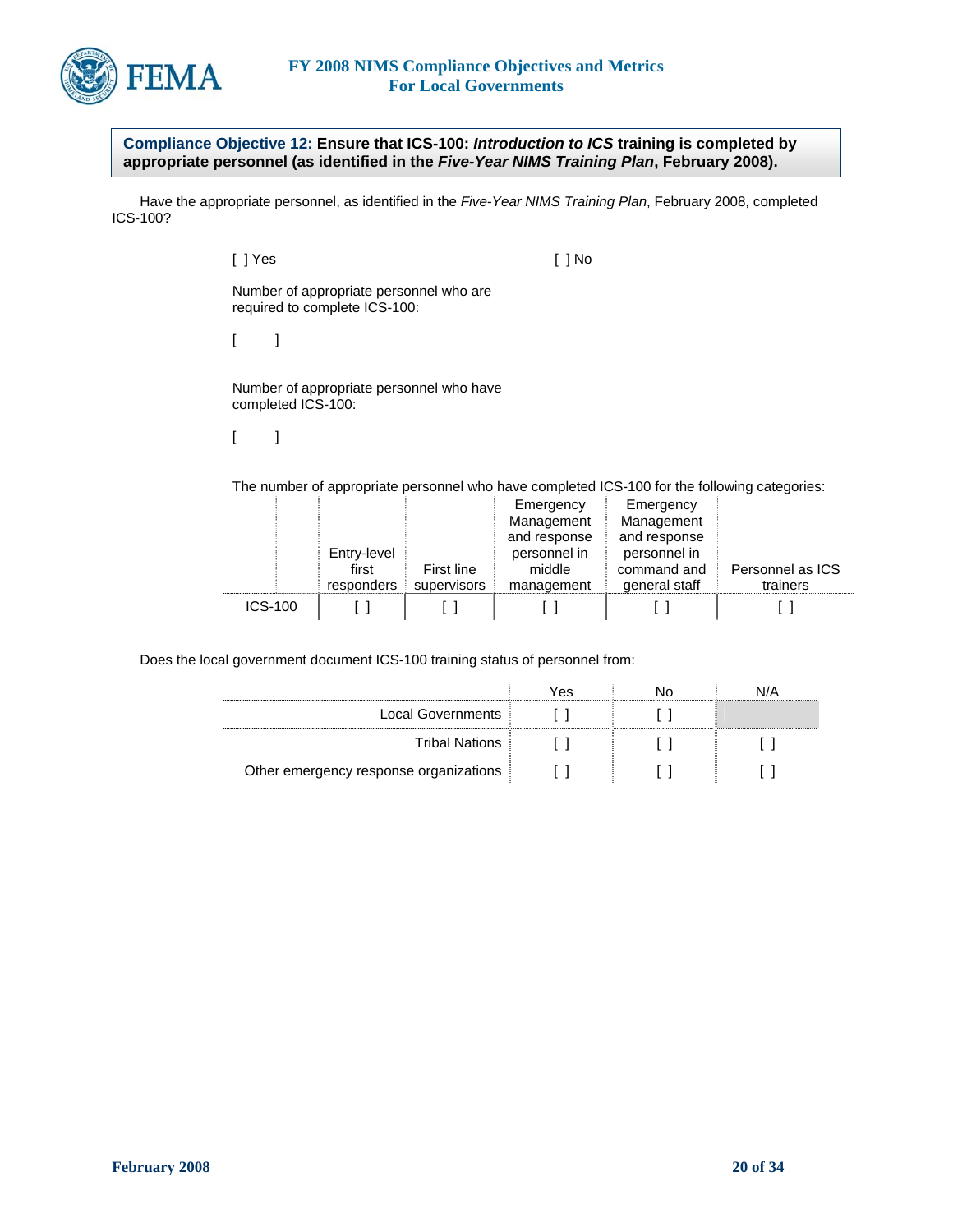

**Compliance Objective 13: Ensure that ICS-200:** *ICS for Single Resources and Initial Action Incidents* **training is completed by appropriate personnel (as identified in the** *Five-Year NIMS Training Plan***, February 2008).** 

13.1 Have the appropriate personnel, as identified in the *Five-Year NIMS Training Plan*, February 2008, completed ICS-200?

[ ] Yes [ ] No

Number of appropriate personnel who are required to complete ICS-200:

 $[$  ]

Number of appropriate personnel who have completed ICS-200:

 $[$   $]$ 

The number of appropriate personnel who have completed ICS-200 for the following categories:

|               |             |             | Emergency    |                    |                  |
|---------------|-------------|-------------|--------------|--------------------|------------------|
|               |             |             | Management   |                    |                  |
|               |             |             | and          | Emergency          |                  |
|               |             |             | response     | Management and     |                  |
|               | Entry-level |             | personnel in | response personnel |                  |
|               | first       | First line  | middle       | in command and     | Personnel as ICS |
|               | responders  | supervisors | management   | general staff      | trainers         |
| <b>IS-200</b> |             |             |              |                    |                  |

13.2 Does the local government document ICS-200 training status of personnel from:

|                                        | Yes | חצו | \J/A |
|----------------------------------------|-----|-----|------|
| Local Governments                      |     |     |      |
| <b>Tribal Nations</b>                  |     |     |      |
| Other emergency response organizations |     |     |      |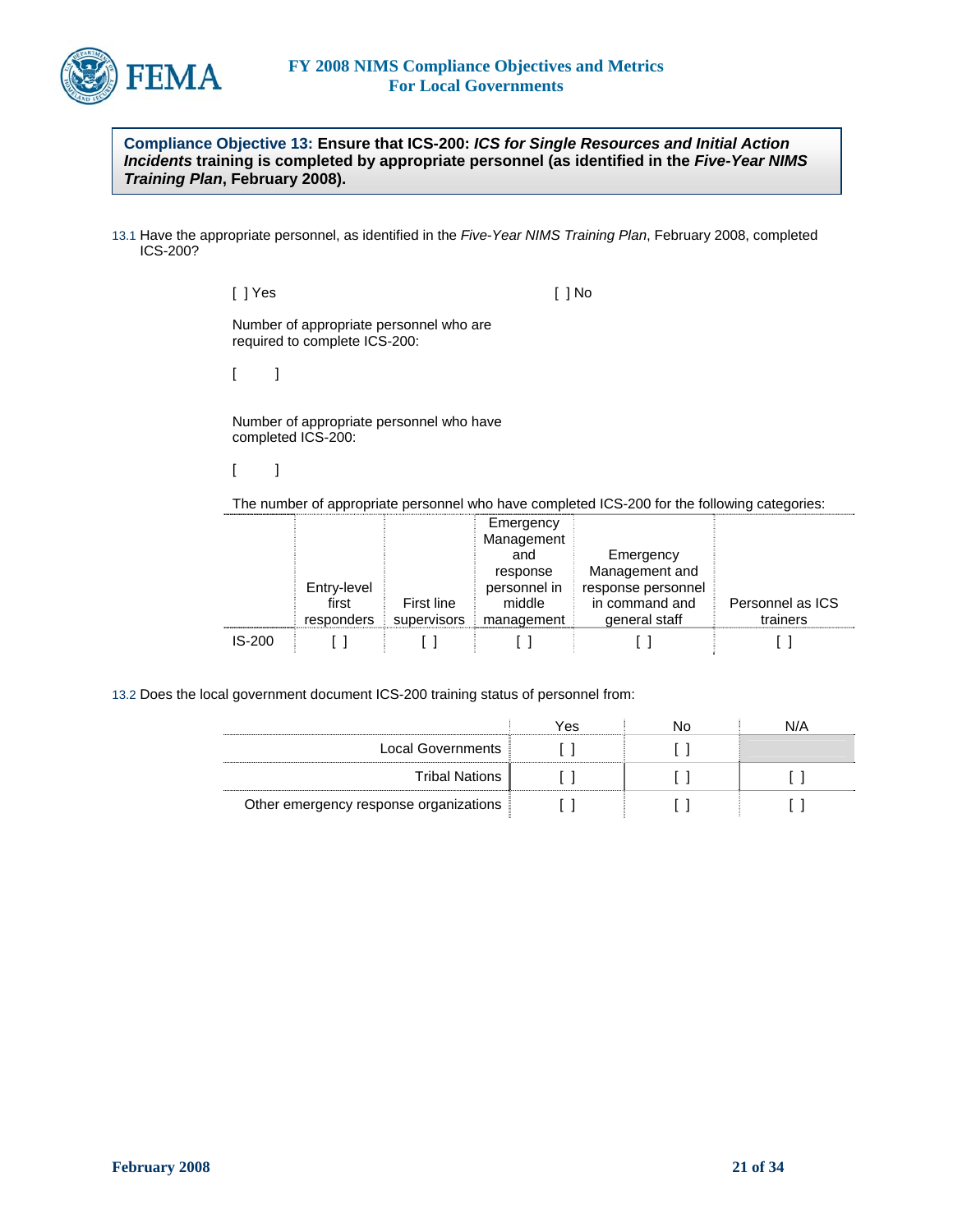

**Compliance Objective 14: Ensure that ICS-300:** *Intermediate ICS* **training is completed by appropriate personnel (as identified in the** *Five-Year NIMS Training Plan***, February 2008).** 

14.1 Have the appropriate personnel, as identified in the *Five-Year NIMS Training Plan*, February 2008, completed ICS-300?

> [ ] Yes [ ] No Number of appropriate personnel who are required to complete ICS-300:  $[$   $]$

Number of appropriate personnel who have completed ICS-300:

 $[$   $]$ 

The number of appropriate personnel who have completed ICS-300 for the following categories:

|               |             |             | Emergency    |                    |                  |
|---------------|-------------|-------------|--------------|--------------------|------------------|
|               |             |             | Management   |                    |                  |
|               |             |             | and          | Emergency          |                  |
|               |             |             | response     | Management and     |                  |
|               | Entry-level |             | personnel in | response personnel |                  |
|               | first       | First line  | middle       | in command and     | Personnel as ICS |
|               | responders  | supervisors | management   | general staff      | trainers         |
| <b>IS-300</b> |             |             |              |                    |                  |

14.2 Does the local government document ICS-300 training status of personnel from:

|                                        | Yes | NC | N/A |
|----------------------------------------|-----|----|-----|
| Local Governments                      |     |    |     |
| Tribal Nations                         |     |    |     |
| Other emergency response organizations |     |    |     |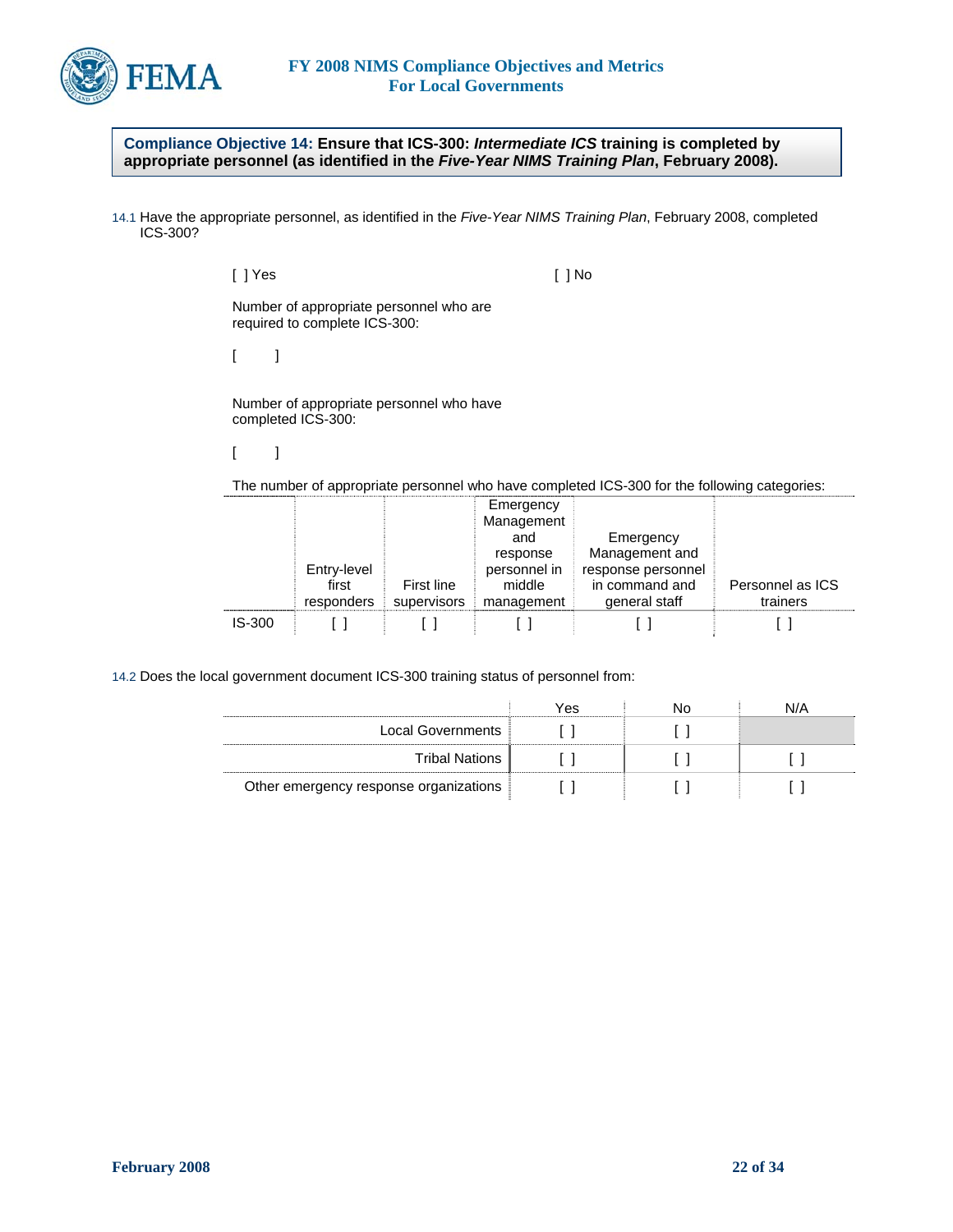

 **FY 2009 Compliance Objective: Ensure that ICS-400:** *Advanced ICS* **training is completed by appropriate personnel (as identified in the** *Five-Year NIMS Training Plan***, February 2008).** 

 Have the appropriate personnel, as identified in the *Five-Year NIMS Training Plan*, February 2008, completed ICS-400?

> [ ] Yes [ ] No Number of appropriate personnel who are required to complete ICS-400:  $[$   $]$

Number of appropriate personnel who have completed ICS-400:

 $[$   $]$ 

The number of appropriate personnel who have completed ICS-400 for the following categories:

|          |             |             | Emergency<br>Management |                    |                  |
|----------|-------------|-------------|-------------------------|--------------------|------------------|
|          |             |             | and                     | Emergency          |                  |
|          |             |             | response                | Management and     |                  |
|          | Entry-level |             | personnel in            | response personnel |                  |
|          | first       | First line  | middle                  | in command and     | Personnel as ICS |
|          | responders  | supervisors | management              | general staff      | trainers         |
| $IS-400$ |             |             |                         |                    |                  |

Does the local government document ICS-400 training status of personnel from:

|                                        | Yes |  |
|----------------------------------------|-----|--|
| Local Governments                      |     |  |
| Tribal Nations                         |     |  |
| Other emergency response organizations |     |  |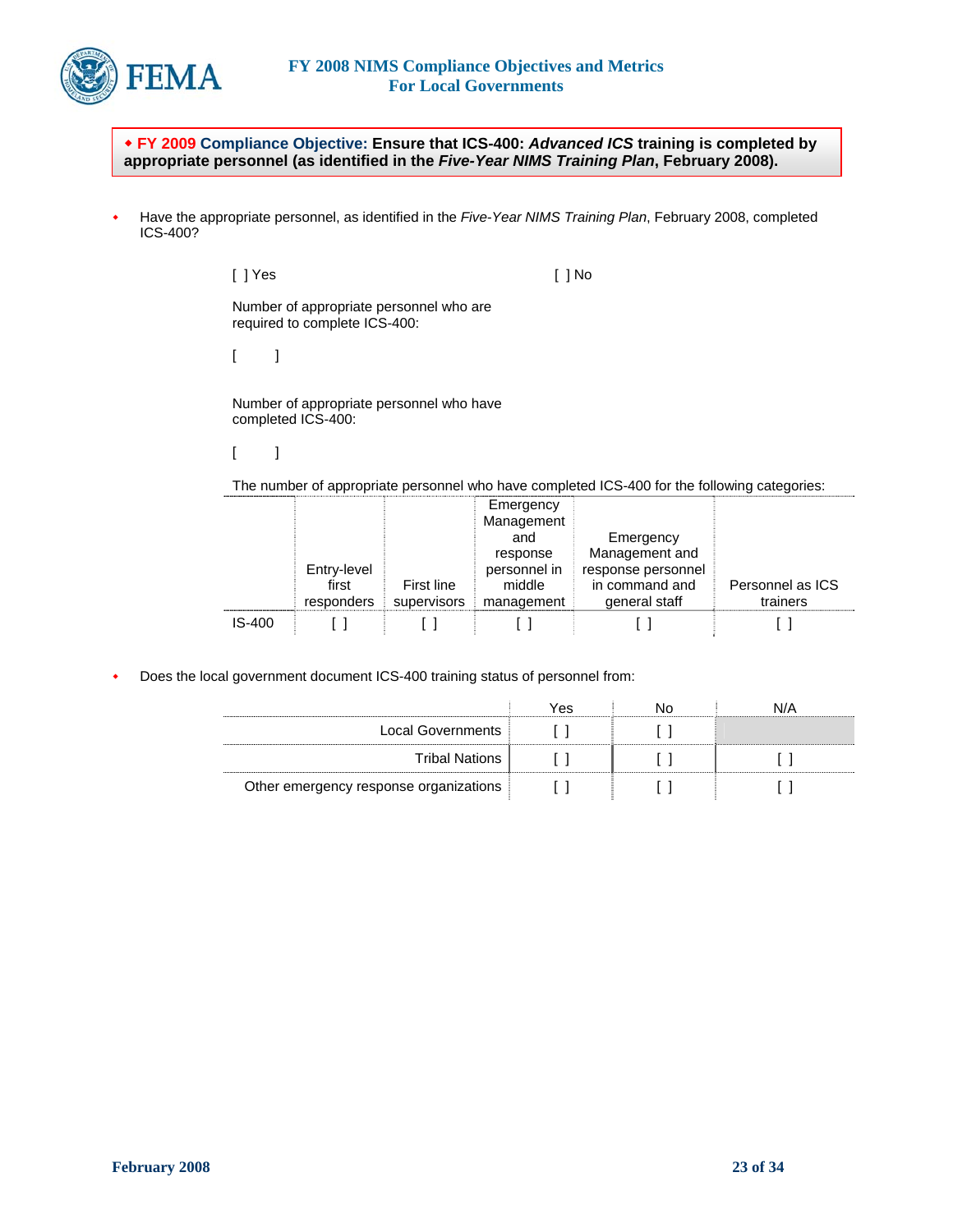

## **PREPAREDNESS: EXERCISES**

## **Compliance Objective 15: Incorporate NIMS concepts and principles into all appropriate training and exercises.**

15.1 Have the following NIMS concepts and principles been incorporated into all appropriate training?

|                                 | Incorporated | <b>Not</b><br>Incorporated |
|---------------------------------|--------------|----------------------------|
| Flexibility                     |              |                            |
| Scalability                     |              |                            |
| Standardization                 |              |                            |
| Interoperability &              |              |                            |
| Compatibility                   |              |                            |
| Resource Management             |              |                            |
| Incident Command                |              |                            |
| <b>Multiagency Coordination</b> |              |                            |
| Public Information              |              |                            |

15.2 Have the following NIMS concepts and principles been incorporated into all appropriate exercises?

|                                     | Incorporated | Incorporated |
|-------------------------------------|--------------|--------------|
| Flexibility                         |              |              |
| Scalability                         |              |              |
| Standardization                     |              |              |
| Interoperability &<br>Compatibility |              |              |
| Resource Management                 |              |              |
| Incident Command                    |              |              |
| <b>Multiagency Coordination</b>     |              |              |
| Public Information                  |              |              |

**Compliance Objective 16: Plan for and/or participate in an all-hazards exercise program [for example, Homeland Security Exercise and Evaluation Program] that involves emergency management/response personnel from multiple disciplines and/or multiple jurisdictions.** 

16.1 Does the local government plan for an all-hazards exercise program?

[ ] Yes [ ] No

If yes, is the all-hazards exercise program multidisciplinary?

[ ] Yes [ ] No

If yes, is the all-hazards exercise program multijurisdictional?

[ ] Yes [ ] No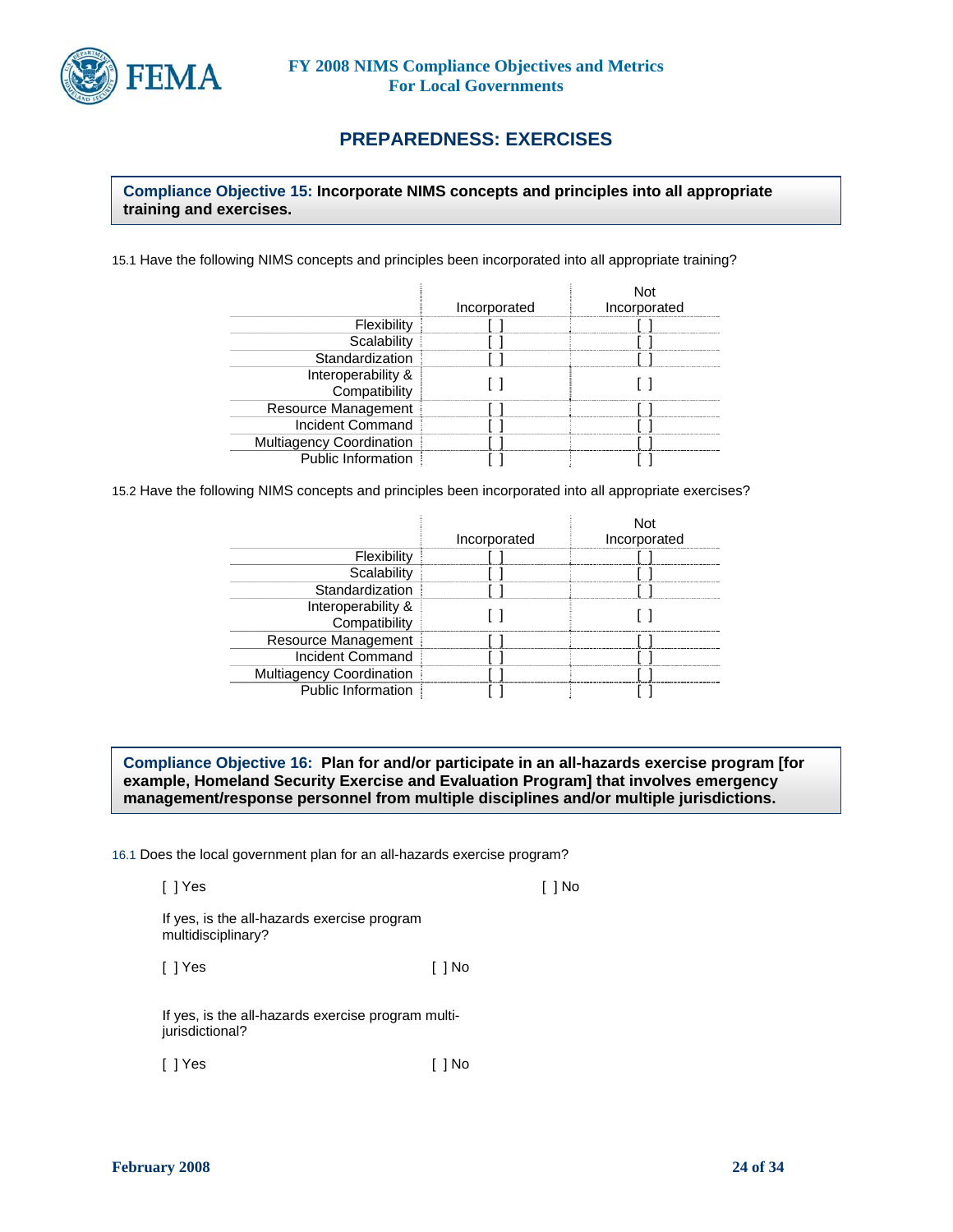

16.2 Does the local government participate in an all-hazards exercise program in FY 2008?

[ ] Yes [ ] No

Is the all-hazards exercise program multidisciplinary?

[ ] Yes [ ] No

Is the all-hazards exercise program multi-jurisdictional?

[ ] Yes [ ] No

Which of the following NIMS components are evaluated through program exercises: (Check all that apply.)

[ ] Preparedness

[ ] Communication and Information Management

] Resource Management

[ ] Command and Management

[ ] Mutual Aid and Assistance

- [ ] Interoperability
- [ ] Participation of NGOs and Private Sector

16.3 In FY 2008, will the local government participate in all-hazards:

| es<br>-----------           |     |  |
|-----------------------------|-----|--|
| es                          |     |  |
| es<br><b>FUDC</b>           |     |  |
| Full-scale Exercises<br>′es | .No |  |

### **Compliance Objective 17: Incorporate corrective actions into preparedness and response plans and procedures.**

17.1 After conducting and/or participating in an all-hazards exercise program, does the local government incorporate corrective actions into preparedness and response plans and procedures?

[ ] Yes [ ] No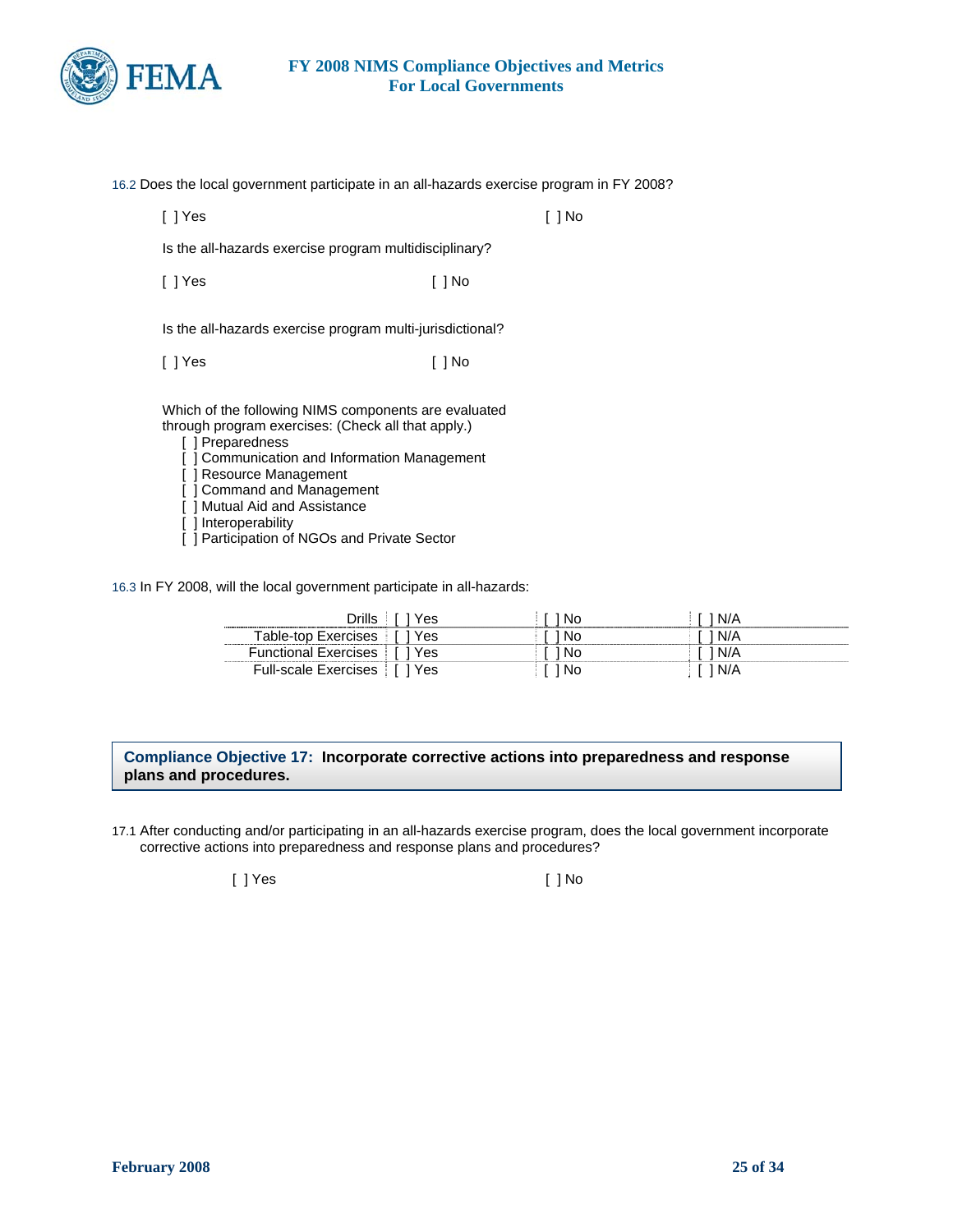

## **COMMUNICATIONS AND INFORMATION MANAGEMENT**

**Compliance Objective 18: Apply common and consistent terminology as used in NIMS, including the establishment of plain language (clear text) communications standards.** 

18.1 Does the local government apply the following communication standards:

|                                | ′es |  |
|--------------------------------|-----|--|
| Plain Language (Clear Text)    |     |  |
| Common and Consistent Terminol |     |  |

**Compliance Requirement 19: Utilize systems, tools, and processes to present consistent and accurate information (e.g., common operating picture) during an incident/planned event.** 

19.1 Does the local government utilize the following to present consistent and accurate information during an incident/planned event?

|           | es. |  |
|-----------|-----|--|
| Systems   |     |  |
| ™ools     |     |  |
| Processes |     |  |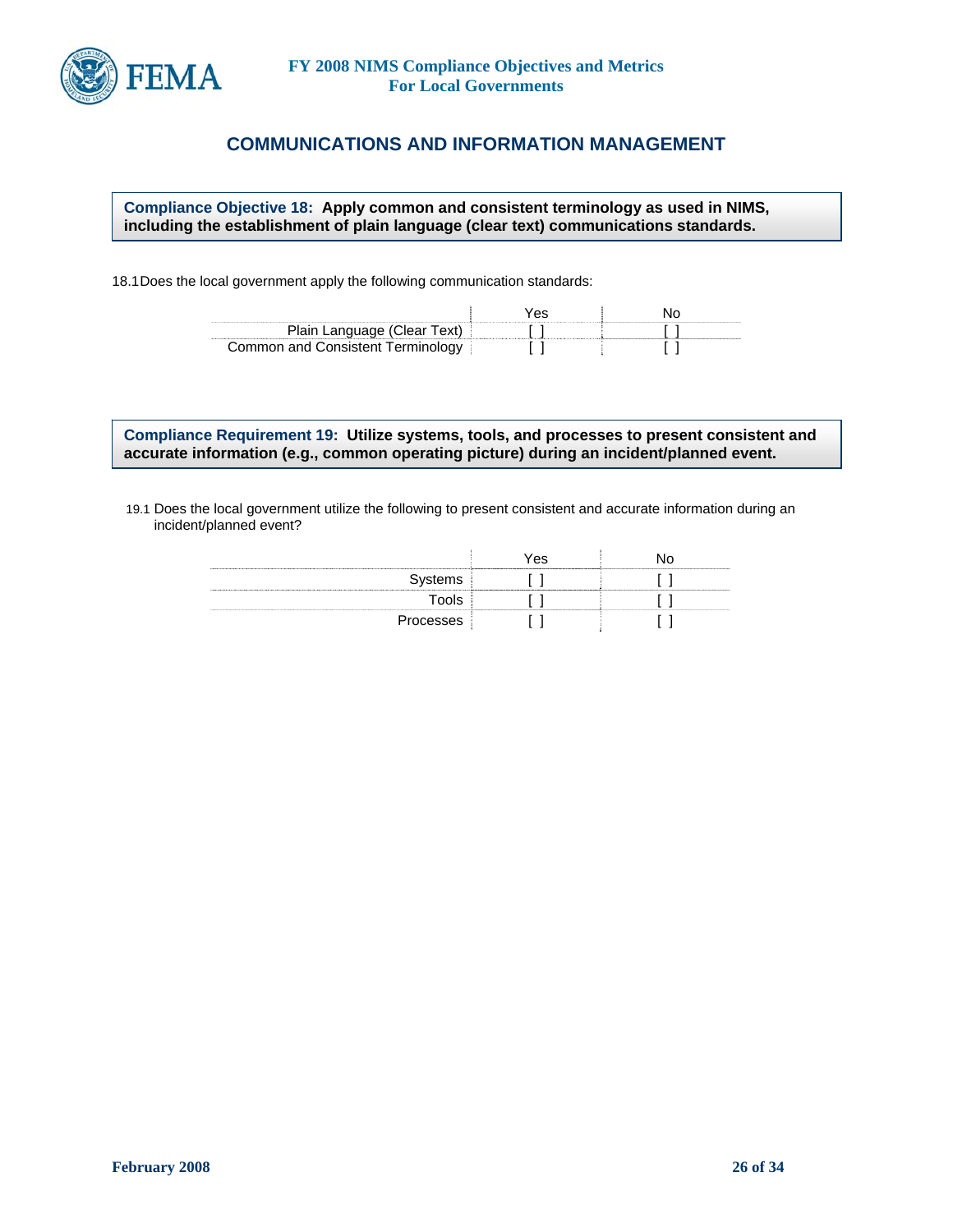

## **RESOURCE MANAGEMENT**

#### **Compliance Objective 20: Inventory response assets to conform to NIMS National Resource Typing Definitions, as defined by FEMA's Incident Management Systems Integration Division.**

20.1 Has the local government inventoried its emergency management/incident response assets to conform to NIMS National Resource Typing Definitions?

[ ] Yes [ ] No

20.2 Has the local government typed its response assets to conform to NIMS National Resource Typing Definitions?

| [ ] Yes |
|---------|
|---------|

20.3 Does the local government have a process to determine availability of emergency management/incidents response assets in accordance with "Tier One" NIMS National Resource Typing Definitions?

[ ] Yes [ ] No

 $[ ]$  No

**Compliance Objective 21: Utilize local government response asset inventory for intrastate and interstate mutual aid requests [such as Emergency Management Assistance Compact (EMAC)], training, exercises, and incidents/planned events.** 

21.1 Does the local government use the response asset inventory for:

|                                      | 7es |  |
|--------------------------------------|-----|--|
| All-Hazards Exercise Program         |     |  |
| Interstate Mutual Aid and Assistance |     |  |
| Training                             |     |  |
| Incidents/Planned Events             |     |  |

**Compliance Objective 22: Ensure that equipment, communications and data systems acquired through local acquisition programs are interoperable.** 

22.1 Local government acquisition programs require the following to be interoperable throughout the jurisdiction when purchased:

|                | Yes |  |
|----------------|-----|--|
| Equipment      |     |  |
| Communications |     |  |
|                |     |  |

22.2 If the local government is providing funds for equipment, communications and data systems does it ensure local acquisition programs require the following to be interoperable when purchased:

|                | Yes |  |
|----------------|-----|--|
| Equipment      |     |  |
| Communications |     |  |
| Data Systems   |     |  |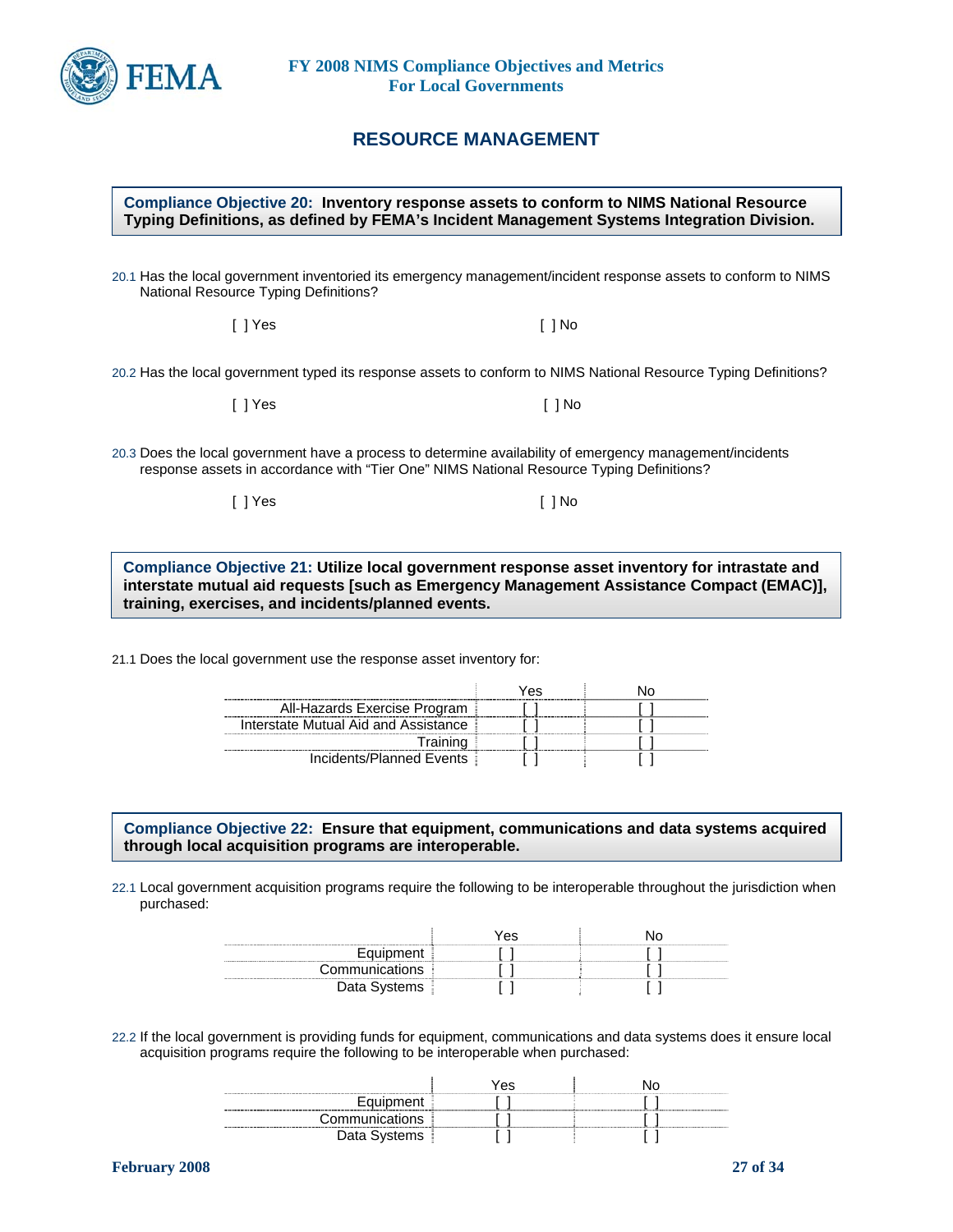

**New in FY 2008 Compliance Objective 23: Initiate development of a jurisdiction-wide system to credential emergency management/response personnel to ensure proper authorization and access to an incident, including those involving mutual aid agreements and/or assistance agreements.** 

23.1 Has the local government initiated the development of a jurisdiction-wide system to credential emergency management/response personnel?

[ ] Yes

[ ] No

If yes, is the credentialing system based upon an existing State-wide system?

[ ] Yes [ ] No

If yes, what disciplines does the credential system encompass?

| Animal Health/ Rescue                   |  |
|-----------------------------------------|--|
| <b>Emergency Management</b>             |  |
| FMS                                     |  |
| Fire                                    |  |
| Hazardous Materials                     |  |
| Incident Management                     |  |
| Law Enforcement/ Public Safety<br>----- |  |
| Medical/Hospital                        |  |
| Public Health                           |  |
| <b>Public Works</b>                     |  |
|                                         |  |

If yes, does the local government credentialing conform to current NIMS national credentialing criteria and guidance? [Note: Credentialing should include the means for validating the identity, qualification, and deployment authorization that allows for the granting of access to an incident, including preparedness-related exercises and training activities.]

Yes [ ] No [ ]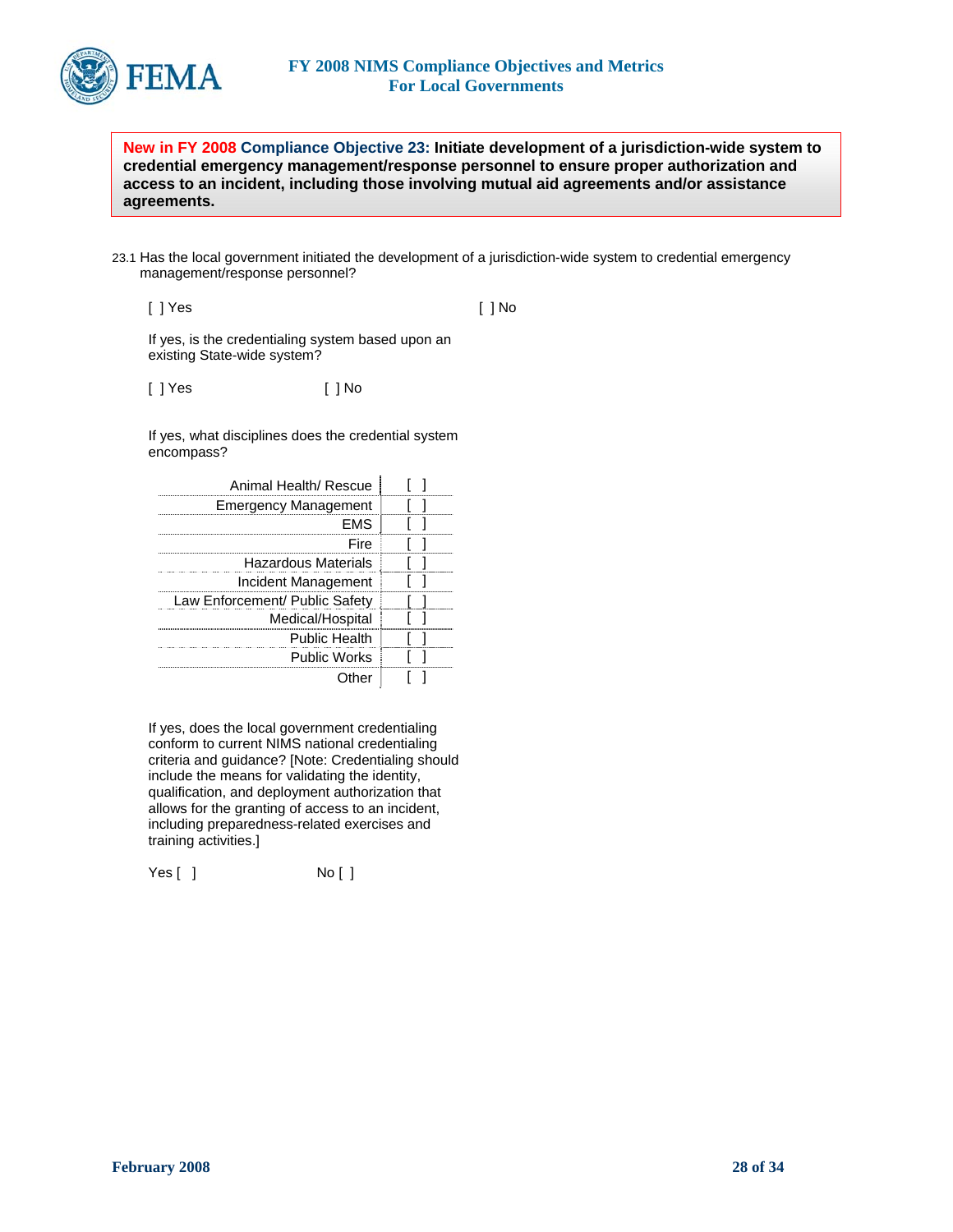

## **COMMAND AND MANAGEMENT**

**Compliance Objective 24: Manage all incidents/ planned events in accordance with Incident Command System (ICS) organizational structures, doctrine and procedures. ICS implementation must include the consistent application of Incident Action Planning (IAP) and common communications plans, as appropriate.** 

24.1 Does the local government implement ICS for all-hazards emergency management and incident response/planned events?

[ ] Yes, for all incidents/planned events. [ ] No

24.2 Does ICS implementation include the following concepts?

|                                          | Yes                                           | <b>No</b>                                     |
|------------------------------------------|-----------------------------------------------|-----------------------------------------------|
| Common Terminology                       | $\left[ \begin{array}{c} \end{array} \right]$ | $\begin{smallmatrix} \end{smallmatrix}$       |
| Modular Organization                     | $\left[ \ \right]$                            | $\begin{smallmatrix} \end{smallmatrix}$       |
| Management by Objectives                 | []                                            | $\begin{smallmatrix} \end{smallmatrix}$       |
| Incident Action Planning                 | $\left[ \quad \right]$                        | $\left[ \begin{array}{c} \end{array} \right]$ |
| Manageable Span of Control               | $\left[ \ \right]$                            | $\begin{smallmatrix} \end{smallmatrix}$       |
| <b>Incident Facilities and Locations</b> | $\left[ \quad \right]$                        | $\left[ \quad \right]$                        |
| Comprehensive Resource Management        | $\Box$                                        | $\begin{smallmatrix} \end{smallmatrix}$       |
| Integrated Communications                | $\left[ \ \right]$                            | $\left[ \begin{array}{c} \end{array} \right]$ |
| Establishment and Transfer of Command    | $\lceil$ $\rceil$                             | $\left[ \begin{array}{c} \end{array} \right]$ |
| Chain of Command and Unity of Command    | $\lceil$ $\rceil$                             | $\left[ \begin{array}{c} \end{array} \right]$ |
| <b>Unified Command</b>                   | $\left[ \ \right]$                            | $\begin{bmatrix} \end{bmatrix}$               |
| Accountability                           | $\left[ \quad \right]$                        | $\Box$                                        |
| Dispatch/Deployment                      | $\left[ \begin{array}{c} \end{array} \right]$ | $\begin{smallmatrix} \end{smallmatrix}$       |
| Information and Intelligence Management  | [ ]                                           | I l                                           |

24.3 Does the local government implement Incident Action Plans (IAPs) during incidents/planned events, as appropriate?

[ ] Yes [ ] No

24.4 Does the local government implement common communication plans during incidents/planned events, as appropriate?

[ ] Yes [ ] No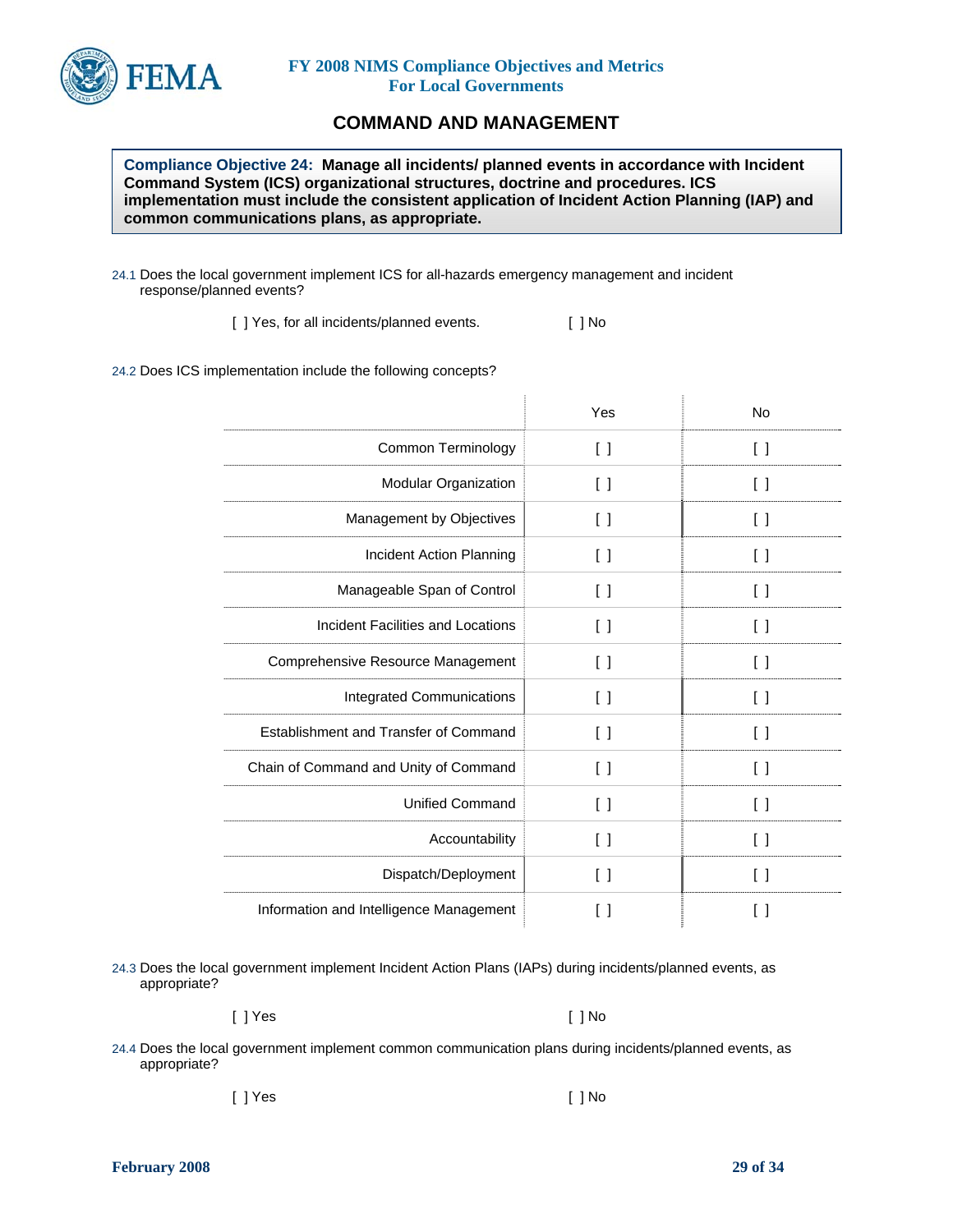

**Compliance Activity 25: Coordinate and support emergency management and incident response activities through the development and use of integrated Multiagency Coordination System (MACS) [i.e., develop and maintain connectivity between local Incident Command Posts (ICP), local 911 Centers, local Emergency Operations Centers (EOCs), the State/Territorial EOC, and Regional and Federal EOCs and NRF organizational elements].** 

25.1 Does the local government use integrated MACS, where appropriate, during incidents/planned events?

[ ] Yes [ ] No

Which of the following primary functions is coordinated by a local government MACS: [Check all that apply.]

Situation assessment

- [ ] Critical resource acquisition and allocation
- [ ] Other State/Territory, Tribal Nation, Local, and Federal MACS
- ] Coordination with elected and appointed officials
- [ ] Coordination of summary information
- [ ] Incident priority determination
- [ ] Other functions

**Compliance Objective 26: Institutionalize, within the framework of ICS, Public Information, [e.g., Joint Information System (JIS) and a Joint Information Center (JIC)] during an incident/planned event.** 

26.1 Do emergency plans, within the framework of ICS, include processes and procedures for Public Information during incidents/planned events as appropriate?

[ ] Yes [ ] No

Can Public Information establish a JIS during incidents/planned events, as appropriate?

[ ] Yes [ ] No

Can Public Information establish a JIC during incidents/planned events, as appropriate?

[ ] Yes [ ] No

Can Public Information identify individuals to serve as Public Information Officers (PIOs) during an incident/planned event, as appropriate?

[ ] Yes [ ] No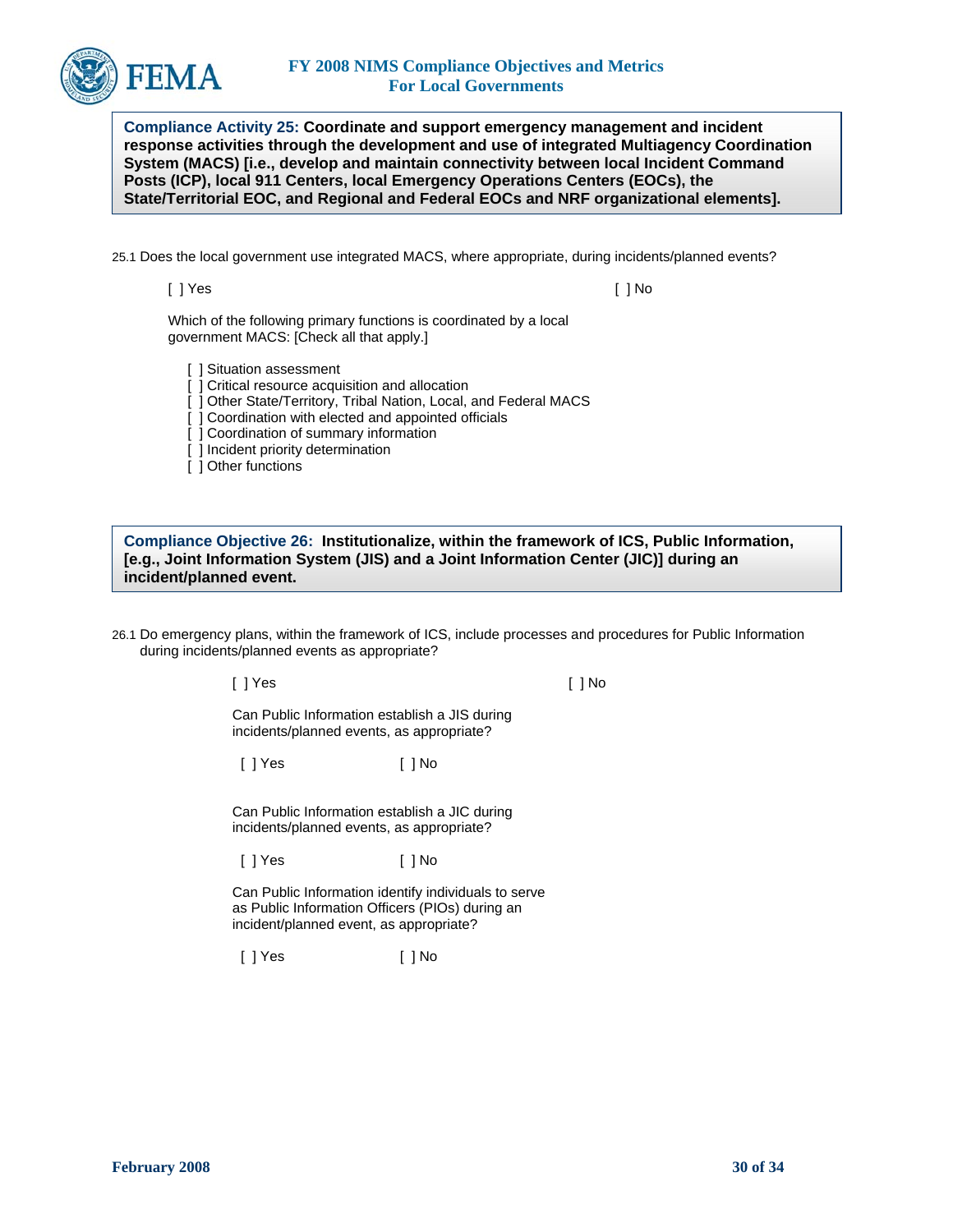

**Compliance Objective 27: Ensure that Public Information procedures and processes can gather, verify, coordinate, and disseminate information during an incident/planned event.** 

During an incident/planned event can the Public Information system:

|                         | ΆS. |  |
|-------------------------|-----|--|
| Gather information      |     |  |
| Verity intormation      |     |  |
| Coordinate information  |     |  |
| Disseminate information |     |  |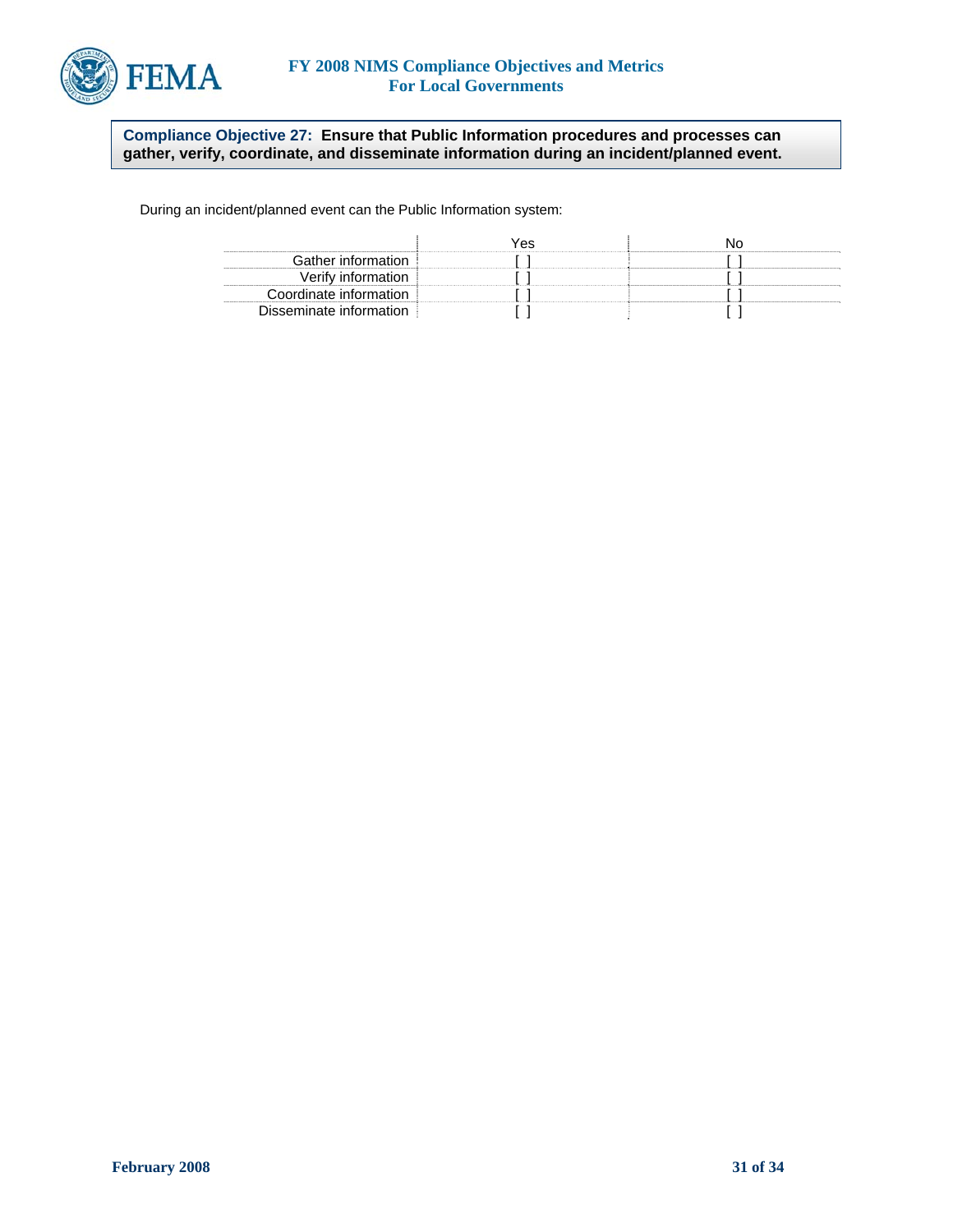

# **References**

| <b>NIMS Compliance Objectives</b>                                                                                                                                                                                                                                                                                                                       | <b>References</b>                                                                                                                                                    |  |
|---------------------------------------------------------------------------------------------------------------------------------------------------------------------------------------------------------------------------------------------------------------------------------------------------------------------------------------------------------|----------------------------------------------------------------------------------------------------------------------------------------------------------------------|--|
| <b>Adoption</b>                                                                                                                                                                                                                                                                                                                                         |                                                                                                                                                                      |  |
| Adopt NIMS for all Departments/Agencies; as well as<br>promote and encourage NIMS adoption by associations,<br>utilities, nongovernmental organizations (NGOs) and<br>private sector emergency management and incident<br>response organizations.                                                                                                       | * NIMS Document<br>* NRF Document (27)<br>* HSPD-5 (items 14, 15, 19)<br>* Letter from Secretary Ridge to Governors<br>(2005)                                        |  |
| Designate and maintain a single point of contact within<br>government to serve as principal coordinator for NIMS<br>implementation jurisdiction-wide (to include a principal<br>coordinator for NIMS implementation within each<br>Department/Agency.                                                                                                   | <b>Best practices</b>                                                                                                                                                |  |
| Ensure that Federal Preparedness Awards [to include,<br>but not limited to, DHS Homeland Security Grant<br>Program and Urban Area Security Initiative Funds] to<br>State/Territorial Departments/Agencies, as well as local<br>governments, support all NIMS compliance objectives.                                                                     | *Letter from Secretary Ridge to Governors<br>(2005)                                                                                                                  |  |
| Audit agencies and review organizations should routinely<br>include NIMS compliance requirements in all audits<br>associated with Federal Preparedness Awards.                                                                                                                                                                                          | * NIMS Document<br>* HSPD-5 (item 30)<br>* HSPD-8 (item 11)<br>* National Preparedness Guidelines (pp 27-28)<br>* Letter from Secretary Ridge to Governors<br>(2005) |  |
| <b>Preparedness: Planning</b>                                                                                                                                                                                                                                                                                                                           |                                                                                                                                                                      |  |
| Revise and update emergency operations plans (EOPs),<br>standard operating procedures (SOPs), and standard<br>operating guidelines (SOGs) to incorporate NIMS and<br>National Response Framework (NRF) components,<br>principles and policies, to include planning, training,<br>response, exercises, equipment, evaluation, and<br>corrective actions. | * Letter from Secretary Ridge to Governors<br>(2005)<br>* State NIMS Integration, Version 1.0 (p6)                                                                   |  |
| Promote and/or develop intrastate and interagency<br>mutual aid agreements and assistance agreements (to<br>include agreements with the private sector and NGOs).                                                                                                                                                                                       | * NIMS Document                                                                                                                                                      |  |
| <b>Preparedness: Training</b>                                                                                                                                                                                                                                                                                                                           |                                                                                                                                                                      |  |
| Use existing resources such as programs, personnel and<br>training facilities to coordinate and deliver NIMS training<br>requirements.                                                                                                                                                                                                                  | * Five-Year NIMS Training Plan (informational)                                                                                                                       |  |
| Complete IS-700 NIMS: An Introduction or equivalent by<br>appropriate personnel (as identified in the Five-Year<br>NIMS Training Plan, February 2008).                                                                                                                                                                                                  | * Five-Year NIMS Training Plan (informational)                                                                                                                       |  |
| Complete IS-800 NRP: An Introduction or equivalent by<br>appropriate personnel (as identified in the Five-Year<br>NIMS Training Plan, February 2008).                                                                                                                                                                                                   | * Five-Year NIMS Training Plan (informational)                                                                                                                       |  |
| Complete ICS-100 Introduction to ICS training or<br>equivalent by appropriate personnel (as identified in the<br>Five-Year NIMS Training Plan, February 2008).                                                                                                                                                                                          | * Five-Year NIMS Training Plan (informational)                                                                                                                       |  |
| Complete ICS-200 ICS for Single Resources and Initial                                                                                                                                                                                                                                                                                                   | * Five-Year NIMS Training Plan (informational)                                                                                                                       |  |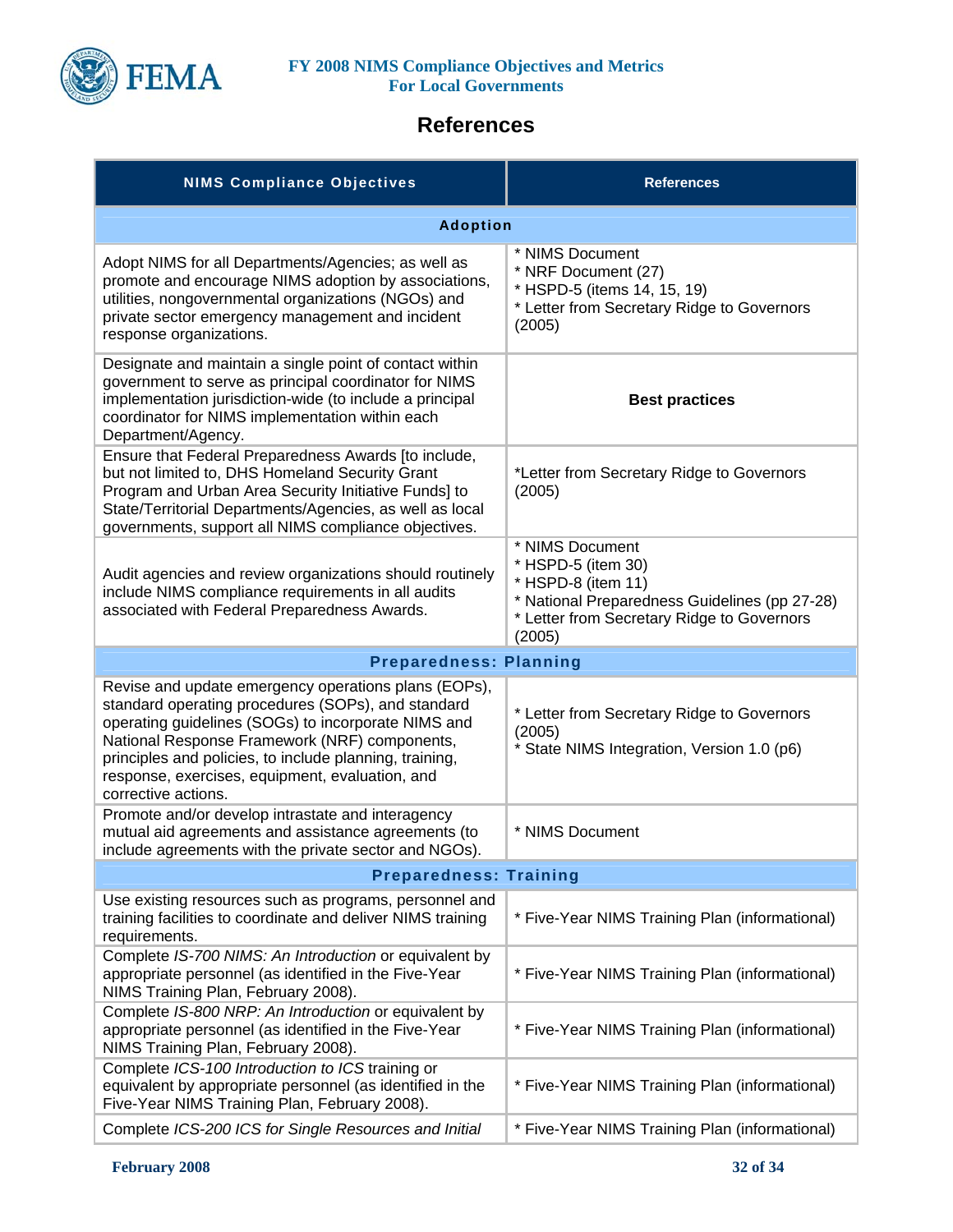

| <b>NIMS Compliance Objectives</b>                                                                                                                                                                                                                                                                                                           | <b>References</b>                                                                         |  |
|---------------------------------------------------------------------------------------------------------------------------------------------------------------------------------------------------------------------------------------------------------------------------------------------------------------------------------------------|-------------------------------------------------------------------------------------------|--|
| Action Incidents training or equivalent by appropriate<br>personnel (as identified in the Five-Year NIMS Training<br>Plan, February 2008).                                                                                                                                                                                                  |                                                                                           |  |
| Complete ICS-300 Intermediate ICS training or<br>equivalent by appropriate personnel (as identified in the<br>Five-Year NIMS Training Plan, February 2008).                                                                                                                                                                                 | * Five-Year NIMS Training Plan (informational)                                            |  |
| Complete ICS-400 Advanced ICS training or equivalent<br>by appropriate personnel (as identified in the Five-Year<br>NIMS Training Plan, February 2008).                                                                                                                                                                                     | * Five-Year NIMS Training Plan (informational)                                            |  |
| <b>Preparedness: Exercises</b>                                                                                                                                                                                                                                                                                                              |                                                                                           |  |
| Incorporate NIMS concepts and principles into all<br>appropriate State/Territorial training and exercises.                                                                                                                                                                                                                                  | * NIMS Document<br>* NRF Document (p 47)                                                  |  |
| Plan for and/or participate in an all-hazards exercise<br>program [for example, Homeland Security Exercise and<br>Evaluation Program that involves emergency<br>management/response personnel from multiple<br>disciplines and/or multiple jurisdictions.                                                                                   | * NIMS Document<br>* NRF Document (pp 30, 47)                                             |  |
| Incorporate corrective actions into preparedness and<br>response plans and procedures.                                                                                                                                                                                                                                                      | * NIMS Document<br>* NRF Draft Document (p 30)<br>* HSPD-8 (item 19)                      |  |
| <b>Communications &amp; Information Management</b>                                                                                                                                                                                                                                                                                          |                                                                                           |  |
| Apply common and consistent terminology as used in<br>NIMS, including the establishment of plain language<br>(clear text) communications standards.                                                                                                                                                                                         | *NIMS Document                                                                            |  |
| Utilize systems, tools, and processes to present<br>consistent and accurate information (e.g., common<br>operating picture) during an incident/planned event.                                                                                                                                                                               | *NIMS Document<br>*NRF Document (p 31, 33, 47)                                            |  |
| <b>Resource Management</b>                                                                                                                                                                                                                                                                                                                  |                                                                                           |  |
| Inventory response assets to conform to NIMS National<br>Resource Typing Definitions, as defined by FEMA<br>Incident Management Systems Division.                                                                                                                                                                                           | * NIMS Document<br>* NRF Document (p 27)                                                  |  |
| Utilize response asset inventory for intrastate and<br>interstate mutual aid requests [such as Emergency<br>Management Assistance Compact (EMAC)], training,<br>exercises, and incidents/planned events                                                                                                                                     | <b>Best Practices</b>                                                                     |  |
| Ensure that equipment, communications and data<br>systems acquired through State/Territorial and local<br>acquisition programs are interoperable                                                                                                                                                                                            | * NIMS Document<br>* NRF Document (p 27)<br>* National Preparedness Guidelines (pp 17-18) |  |
| Initiate development of a State/Territory-wide system to<br>credential emergency management/response personnel<br>to ensure proper authorization and access to an incident                                                                                                                                                                  | http://www.nimsonline.com/docs/credent_faq.pdf                                            |  |
| including those involving mutual aid agreements and/or<br>assistance agreements.                                                                                                                                                                                                                                                            | * Congressional mandate                                                                   |  |
| <b>Command and Management</b>                                                                                                                                                                                                                                                                                                               |                                                                                           |  |
| Incident Command System (ICS): Manage all incidents/<br>planned events in accordance with ICS organizational<br>structures, doctrine and procedures. ICS implementation<br>must include the consistent application of Incident Action<br>Planning (IAP), common communications plans,<br>implementation of Area Command to oversee multiple | * NIMS Document                                                                           |  |